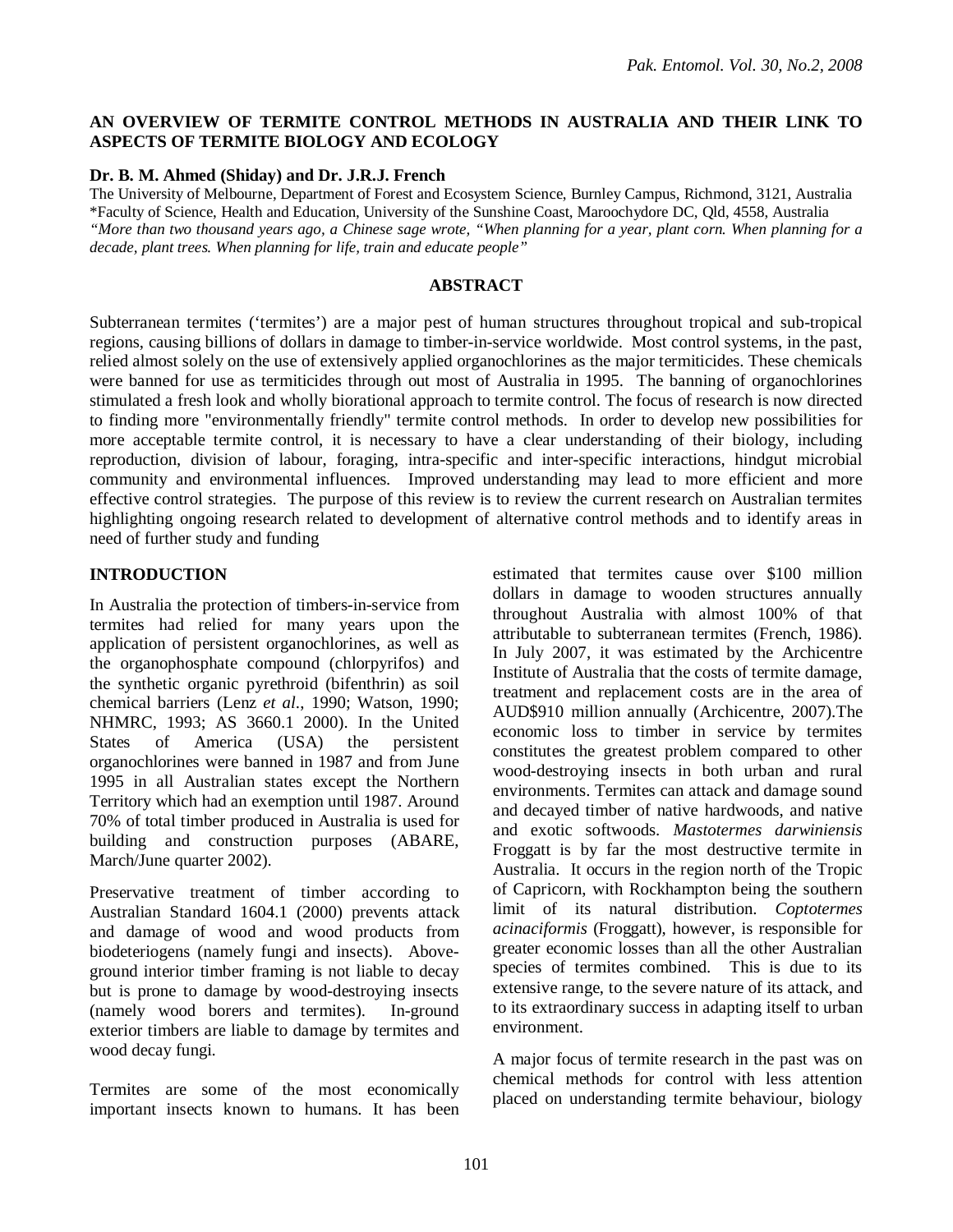and ecology (Lenz 1988; McDaniel and Kard, 1995). This trend has changed over recent years because of environmental concerns over side effects caused by the use of these broad-spectrum persistent chemicals. For instance, in 1986, the National Academy of Science in North America concluded that the "risks outweighed the benefits" when organochlorine usage in termite control was evaluated (United States Environmental Protection Agency, 1987). The research direction now being taken by many researchers is towards more environmentally friendly termiticides and alternative non-toxic or physical preventative measures and a re-examination of biological methods of control. Methods that are being investigated include baiting, gaseous environments of termite colonies, thermoregulation, termite resistant timber extractives, physical and chemical barriers of various types, juvenile hormone analogues, insect growth regulators, termiticides with delayed toxicity, (which could be used in combination with termite attractants), feeding deterrents, anti-metabolites, repellents, alarm pheromones, protozoicides, and biological control organisms (French, 1991; Jones *et al.*, 1996; Lewis, 1997; Su and Scheffrahn, 1998, 2000; Lenz, 2002). There is a need for an going research in these areas. Research is also needed to analyse the feasibility of colony eradication as opposed to control of a population size and its affect on human structures (Su *et al.,* 2001). The use of multiple combined strategies to prevent termite damage to wooden structures seems to offer great future potential (French, 1994). While, the total eradication of a population of termites seemed to be impossible during the organochlorine-era of termite control, the development and application of new bait and dust toxicants and physical barriers heralds a new era in the use of alternative control methods (Lenz and Runko 1994; Lewis, 1997; Su and Scheffrahn, 2000; Reinhard *et al.,* 2000, 2002b; Ewart, 2001).

Worldwide, some of the most economically important wood feeding species of termites found in the tropics, sub-tropics and temperate regions are in the genera Coptotermes, Odontotermes, Macrotermes, Microcerotermes, Microtermes, Reticulitermes and Schedorhinotermes (French and La Fage, 1989; Pearce, 1998). Coptotermes is completely pan-tropical, partially because of human dispersal, and some species have become serious pests, for example, *Coptotermes formosanus* (Edwards and Mill, 1986). In Australia, the major

wood feeders, namely, Coptotermes, Nasutitermes, Mastotermes, and Schedorhinotermes occur sympatrically (i.e., overlapping) with each other. Because of similarities in phenotypic ratio, reproduction, and environmental requirements it would seem useful to discuss them together when considering alternative strategies of control. In the later sections of this review aspect of subterranean termite biology, behaviour and the influence of environmental conditions will be considered.

## **IPM Strategies in subterranean termite control in Australia**

Integrated pest management (IPM) is a decision making process for determining

- If you need pest suppression treatments,
- When you need them,
- Where you need them, and,
- What strategy and mix of tactics to use.

In IPM programs, treatments are not made according to a predetermined calendar schedule; they are made only when and where monitoring has indicated that the pest will cause unacceptable economic, medical or aesthetic damage. Treatments are chosen and timed to be most effective and least disruptive to natural mortality factors. In urban settings, IPM has been used to manage insect pests in parks, gardens, in shade trees and in timber-in-service in and around buildings, both domestic and industrial (Olkowski, 1980).

#### **Components of a termite IPM program**

A termite IPM program contains the following key components:-

- 1. Identification of termite species causing damage.
- 2. A monitoring and record keeping system for regular sampling or inspections of termites.
- 3. Damage level A determination of the economic or aesthetic damage level caused by termites sufficient to warrant control actions.
- 4. Action levels the amount of termite activity is indicative of the population size, and a determination of other variables, such as season, amount of susceptible timber in the building, and so on, from which it can be predicted that damage levels will be reached within a certain time if no treatments are undertaken.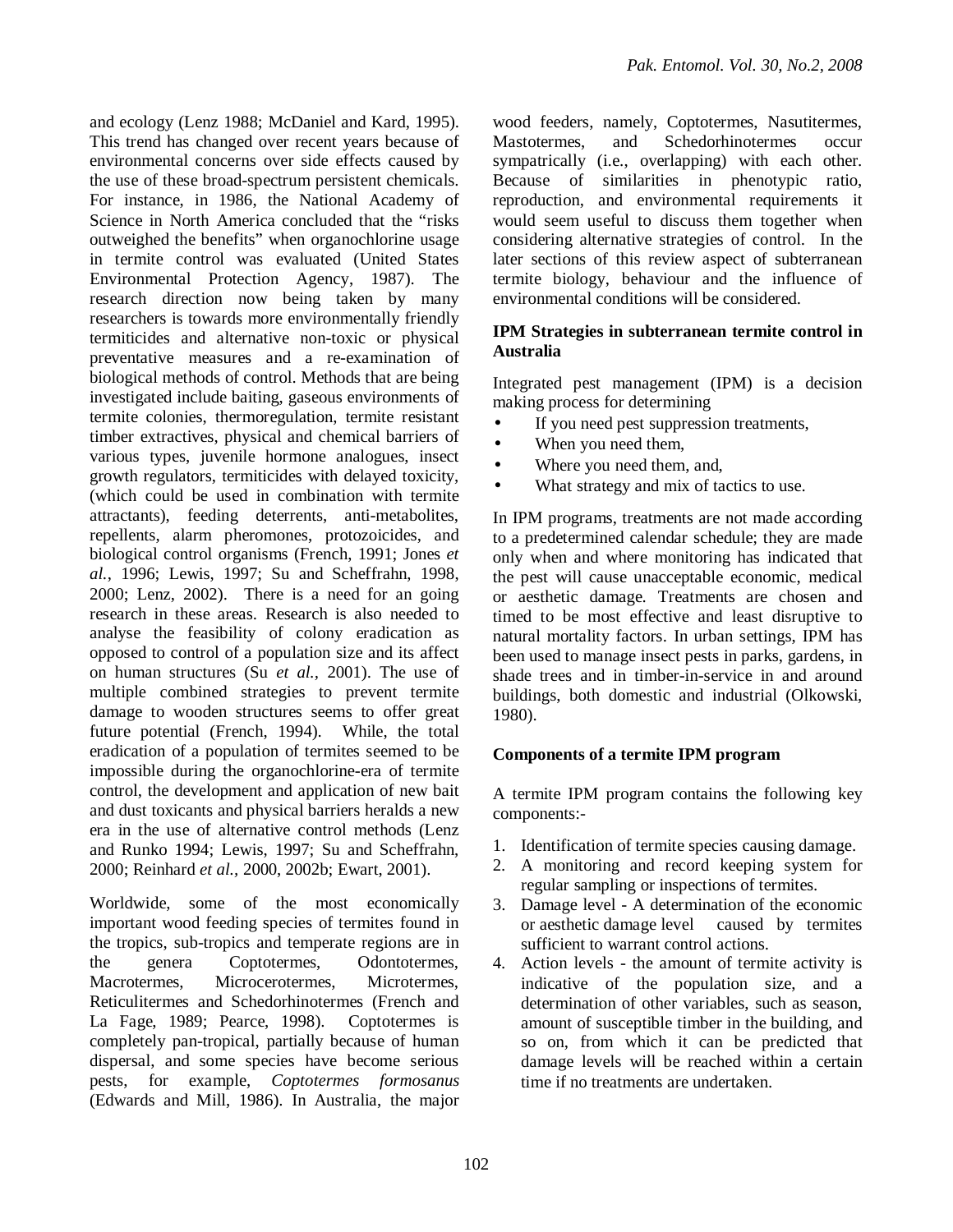| <b>Termite</b>     |                                        |                  | <b>Australian regions</b> |                   |                   |                   |        |        |                         |  |  |
|--------------------|----------------------------------------|------------------|---------------------------|-------------------|-------------------|-------------------|--------|--------|-------------------------|--|--|
| Family             | <b>Species</b>                         | <b>NSW</b>       | VIC                       | ${\bf S} {\bf A}$ |                   | $\frac{KL}{2}$    | TAS    | ACT    | $\overline{\mathbf{z}}$ |  |  |
| Mastotermitidae    | Mastotermes darwiniensis Froggatt      |                  |                           |                   | $^{+}$            | $^{+}$            |        |        | $^{+}$                  |  |  |
| Kalotermitidae     | Neotermes insularis (Walkeri)          | $\boldsymbol{+}$ | $+$                       |                   |                   | $+$               |        |        | $^{+}$                  |  |  |
|                    | Kalotermes banksiae Hill               |                  | $^{+}$                    | $^{+}$            |                   |                   |        |        |                         |  |  |
|                    | Glyptotermes brevicornis (Froggatt)    |                  |                           |                   |                   | $^{+}$            |        |        |                         |  |  |
|                    | G. tuberculatus Froggatt               |                  |                           |                   |                   |                   |        |        |                         |  |  |
|                    | Cryptotemes brevis (Walkeri)           | $^{+}$           |                           |                   |                   | $^{+}$            |        |        |                         |  |  |
|                    | C. cynocephalus Light                  |                  |                           |                   | $+$               |                   |        |        |                         |  |  |
|                    | C. domesticus (Haviland)               |                  |                           |                   |                   | $^{+}$            |        | $^{+}$ |                         |  |  |
|                    | C. dudleyi Banks                       |                  |                           |                   |                   | $+$               |        |        |                         |  |  |
|                    | C. primus (Hills)                      | $^{+}$           |                           |                   |                   | $+$               |        |        |                         |  |  |
| <b>Termopsidae</b> | Porotermes adamsoni (Froggatt)         | $\! +$           | $+$                       | $^{+}$            |                   | $+$               | $^{+}$ | $+$    |                         |  |  |
| Rhinotermitidae    | Schedorhinotermes intermedius (Brauer) | $^{+}$           |                           |                   |                   | $+$               |        |        |                         |  |  |
|                    | S. i. actuosus (Hill)                  | $^{+}$           |                           | $^{+}$            | $^{+}$            | $+$               |        |        | $^{+}$                  |  |  |
|                    | S. i. breinli (Hill)                   |                  |                           |                   |                   | $+$               |        |        | $^{+}$                  |  |  |
|                    | S. i. seclusus (Hill)                  | $^{+}$           |                           |                   |                   | $\boldsymbol{+}$  |        |        |                         |  |  |
|                    | S. reticulatus (Froggatt)              | $\, +$           | $^{+}$                    |                   | $^{+}$            | $^{+}$            |        |        |                         |  |  |
|                    | Heterotermes ferox (Froggatt)          | $\, +$           | $+$                       | $^{+}$            | $^{+}$            |                   |        | $^{+}$ | $^+$                    |  |  |
|                    | H. paradoxus (Froggatt)                |                  |                           |                   |                   | $\boldsymbol{+}$  |        |        | $^{+}$                  |  |  |
|                    | H. p. paradoxus (Froggatt)             |                  |                           |                   |                   | $\boldsymbol{+}$  |        |        | $^{+}$                  |  |  |
|                    | H. p. intermedius (Froggatt)           |                  |                           |                   | $^{+}$            |                   |        |        |                         |  |  |
|                    | H. p. validus (Froggatt)               |                  |                           |                   |                   |                   |        |        | $^{+}$                  |  |  |
|                    | H. p. venustus (Froggatt)              |                  |                           |                   | $^{+}$            |                   |        |        | $+$                     |  |  |
|                    | H. vagus (Hill)                        |                  |                           |                   |                   |                   |        |        | $+$                     |  |  |
|                    | Coptotermes acinaciformis (Froggatt)   | $^+$             | $^{+}$                    | $^{+}$            | $+$               | $\qquad \qquad +$ |        |        | $^{+}$                  |  |  |
|                    | C. frenchi Hill                        | $\, +$           | $+$                       | $^{+}$            |                   | $\boldsymbol{+}$  |        | $^{+}$ |                         |  |  |
|                    | C. michaelseni (Silvestri)             |                  |                           |                   | $^{+}$            |                   |        |        |                         |  |  |
|                    | C. Iacteus (Froggatt)                  | $^{+}$           | $^{+}$                    |                   |                   | $\boldsymbol{+}$  |        | $^{+}$ |                         |  |  |
|                    | C. a. raffrayi Wasmann                 |                  |                           |                   | $^{+}$            |                   |        |        |                         |  |  |
| <b>Termitidae</b>  | Amitermes capito Hill                  |                  |                           |                   | $+$               |                   |        |        |                         |  |  |
|                    | A. herbertensis Mjoberg                |                  |                           |                   |                   | $\boldsymbol{+}$  |        |        |                         |  |  |
|                    | Drepanotermes perniger (Froggatt)      | $^{+}$           | $^{+}$                    | $^{+}$            | $^{+}$            | $\boldsymbol{+}$  |        |        | $^{+}$                  |  |  |
|                    | Microcerotermes boreus Hill            |                  |                           |                   | $\qquad \qquad +$ |                   |        |        | $^{+}$                  |  |  |
|                    | M. distinctus Silvestri                | $^+$             | $^+$                      | $^{+}$            | $^+$              | $^{+}$            |        |        |                         |  |  |
|                    | M. implicadus Hill                     | $\,+\,$          | $^{+}$                    |                   |                   | $\boldsymbol{+}$  |        |        |                         |  |  |
|                    | M. nervosus Hill                       |                  |                           |                   | $^{+}$            |                   |        |        | $^{+}$                  |  |  |
|                    | M. turneri (Froggatt)                  | $\boldsymbol{+}$ |                           |                   |                   | $^+$              |        |        |                         |  |  |
|                    | Termes cheeli (Mjoberg)                |                  |                           |                   |                   | $\boldsymbol{+}$  |        |        | $^{+}$                  |  |  |
|                    | Nasutitermes centralis (Hill)          |                  |                           |                   | $^{+}$            | $+$               |        |        | $+$                     |  |  |
|                    | N. exitiosus (Hill)                    | $\boldsymbol{+}$ | $^{+}$                    | $^{+}$            | $\! + \!\!\!\!$   | $+$               |        | $^{+}$ |                         |  |  |
|                    | N. graveolus (Hill)                    |                  |                           |                   |                   | $+$               |        |        | $^{+}$                  |  |  |
|                    | N. walkeri (Hill)                      | $\boldsymbol{+}$ |                           |                   |                   | $\boldsymbol{+}$  |        |        |                         |  |  |
|                    |                                        |                  |                           |                   |                   |                   |        |        |                         |  |  |

**Table-1. Geographical distribution of termite species of economic importance in Australia, with particular emphasis on species damaging timber-in-service**

**NSW** = New South wales; **VIC** = Victoria; **SA** = South Australia; **WA** = Western Australia; **QLD** = Queensland; **TAS** = Tasmania; **ACT** = Australian Capital Territory; **NT**= Northern Territory. (Source: French 1986).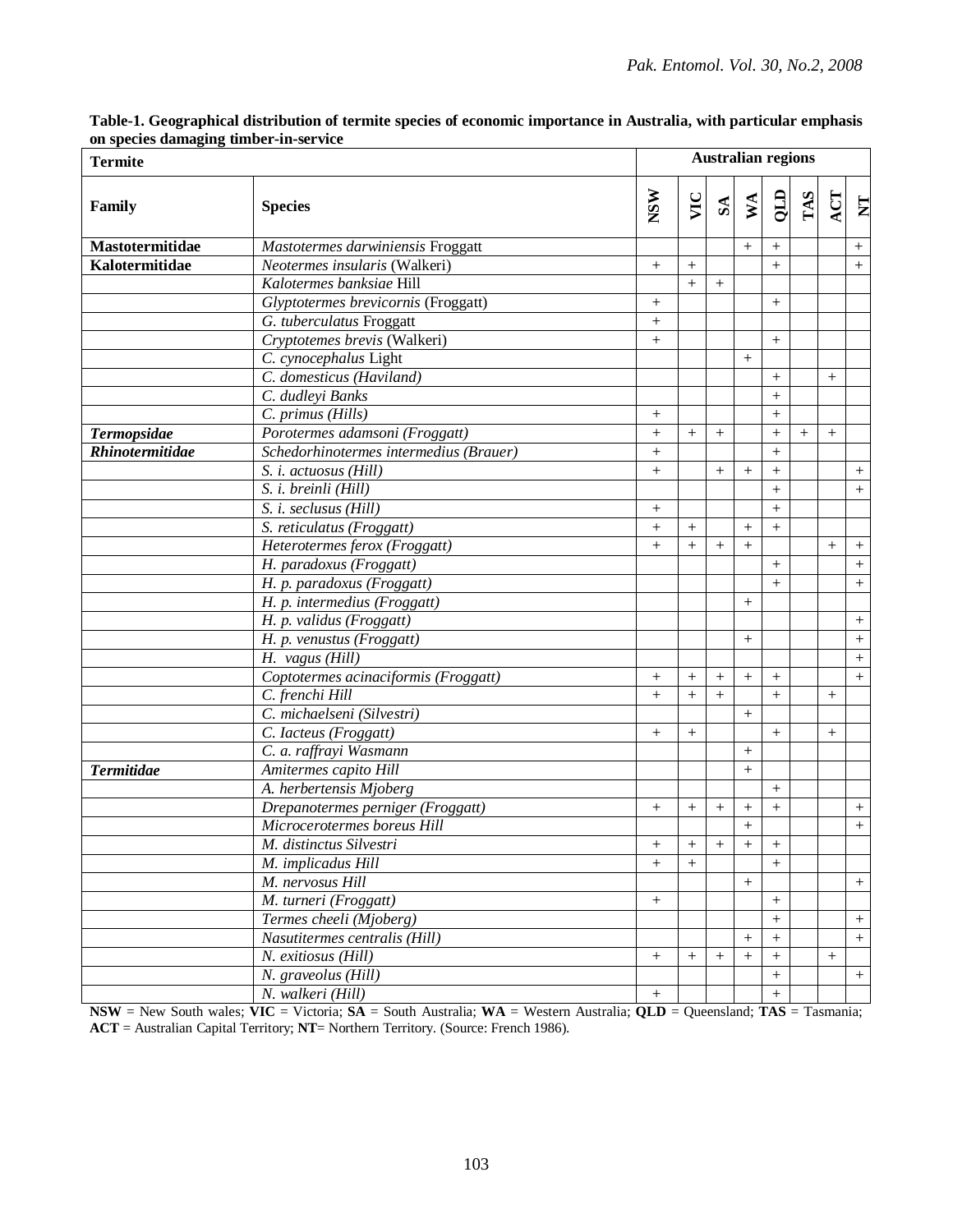## **Major termite control strategies**

There are five main strategies in subterranean termite control, namely:-

- 1 Installation of chemical barriers such as Dursban™ (and clones); Imidacloprid and bifenthrin applied as full or partial treatments either directly on soil or by reticulation systems for slab on ground construction (AS 3660.1- 2000) to prevent termites from entering a building or attacking timber in contact with the ground.
- 2 Installation of physical barriers such Granitgard<sup>®</sup> (crushed granite stone); Termi-Mesh® (stainless steel mesh); termite cap, concrete slab designed and produced in accordance with AS 2870 in association with termite entry seal, such as service pipes (such as flanges) to prevent termites from entering the building or attacking timber in contact with the ground (AS 3660.1-2000).
- 3 Impregnating termite susceptible timbers with a wood preservative that incorporate a termiticide or termite resistant construction material such as West Indian mahogany timber (Swietenia mahogany), and rammed earth (AS 1604.1-2000, Anon 1993c and AS 3660.1-2000).
- 4 Destruction of the termite nest colony directly using dust toxicants such as arsenic trioxide and triflumuron, and fumigants, or using bait toxicants via baiting methods. The application of dust and/or bait toxicants involves aggregating large numbers of termites with an appropriate baiting system (French *et al*., 1995).

When using a dust toxicant, the aggregated termites are removed from the bait containers, dusted with an appropriate dust toxicant, and released back into the container, and from there, back into the active termite colony network. On grooming each other, the toxicant is spread throughout the colony, leading to the eventual collapse of the colony (French, 1991, 1994, French *et al*., 1995).

The insertion of bait toxicants, via application into or on suitable cellulosic substrates into the bait container is known as the "bait-block method of termite control" (Beard, 1974). The bait toxicants need to act as delayed action stomach poisons with minimum contact action. Baits containing hexaflumuron, sulfluramid, or diflubenzuron are

currently available for the pest control industry (Su, 2002a).

Integrated termite control approach using modern architectural design and advances in construction technology coupled with any of the above termite control measures individually or in combination of both physical and chemical barriers to protect timber in buildings from termite attack and damage.

Recently, the destruction of dry wood termite nest colonies has become possible with the use of the Electro-Gun technique (Lewis and Haverty, 1996; Creffield *et al*., 1997).

#### **Installation of Soil Chemical Barriers In 2000, Standards Australia released the following Australian Standards:**

- AS 3660.1-2000 (Protection of buildings from subterranean termites. Part  $1:$  – New buildings),
- AS 3660.2-2000 (Protection of buildings from subterranean termites – Prevention, detection and treatment of infestations. Part 2: Existing buildings), and,
- AS 3660.3–2000 (Termite management Assessment criteria for termite management systems. Part 3. New and existing buildings).

# **Current termite control measures**

In Australia the termiticides presently registered for use in termite control by the Australian Pesticides & Veterinary Medicines Authority (APVMA) are arsenic trioxide, bifenthrin (Biflex® ), chlorpyrifos (Dursban™ and clones); deltamethrin impregnated into a polymer barrier (Kordon® ), imidacloprid (Premise<sup>®</sup>), triflumuron (Intrigue™ Termite Dust), and the phenyl pyrazole, fipronil (Termidor® Residual Termiticide) are registered as a soil termiticides in Australia.

The term pre-treatment refers to complete or partial soil chemical barrier and physical barrier treatments for buildings under construction, while the term posttreatment refers to complete or partial treatments of existing buildings using a termite eradication method, either chemical or non-chemical. Both these terms refer in turn to Australian Standards AS 3660.1-2000 and AS 3660.2-2000. The strategies available for termite control in Australia are in Table 2.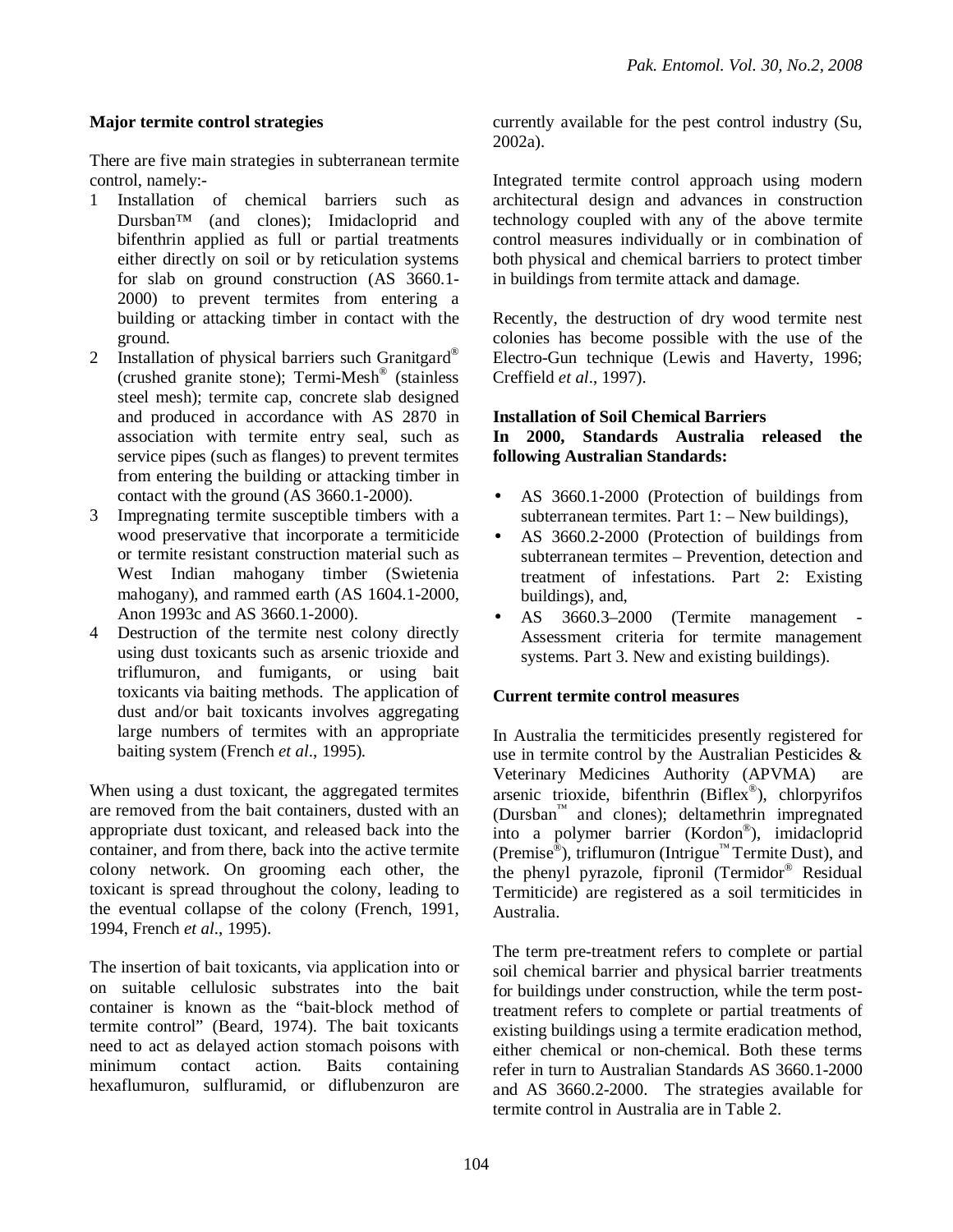These standards set out methods of implementation during and after construction, for minimising the risks to new and existing buildings from damage by termites. The Standards include procedures and details for providing both chemical and physical barriers, and offer a range of options. Barriers may be used singly or in combination to provide an integrated system for the protection of timber in buildings.

The chemical soil barriers currently registered for use are the organophosphate, bifenthrin  $(Biflex^{\circledast})$ , the synthetic pyrethroid and the nicotinoid, imidacloprid (Premise® ). Barrier treatments may be applied as full, under-slab treatments, and partial or perimeter treatments. Also, reticulation systems are permissible, using chemicals such as chlorpyrifos.

The phenyl pyrazole, fipronil (Termidor<sup>®</sup> Residual Termiticide), is currently in the "review stage" of the registration process. Fipronil and imidacloprid, are non-repellent liquid termiticides that have the property of acting like bait toxicants. That is, when applied to the exterior of a building, their effects extend inward and well beyond the exterior site of application (Potter and Hillery, 2002). The wide application of large volumes of active ingredient (> 600 litres) around building poses environmental, health and safety issue. This was one of the reasons that the use of organochlorines in termite control was curtailed (Anon., 1993a,b, c).

#### **Installation of soil physical barriers**

Physical barriers, such as metal and plastic shields (Plasmite®), graded granite stone (Granitgard®) and stainless steel mesh (Termi-Mesh®) that are fitted under slab constructions, around pipes through slab constructions and in cavity wall areas, and around posts and poles supporting buildings, are designed to impede and discourage foraging termites entering into a building (AS 3660.1-2000). Though not so designated in the present Standards, Granitgard® when retrofitted around test buildings in a field trial established at the Mallee Research Station at Walpeup, Victoria, it successfully prevented termite penetration for over five years (Ahmed and French, 1997).

It must be emphasised that termites can bridge and breach barrier systems and that regular inspections of the building are necessary. While termites can build around and over both chemical and physical barriers, they or evidence of their presence can then be detected more readily during regular inspections.

#### **Impregnating termite susceptible timbers with wood preservatives**

Australian Standard AS 1604.1-2000 (Timber-Preservative-Treated-Sawn and Round) specifies the preservative treatment levels required to protect timber from termite infestation in the three major hazard levels of timber performance. These are, interior above ground hazard level 2 (H2), exterior above ground hazard level 3 (H3), and exterior in ground contact hazard level  $4 \& 5$  (H4 and H5). Timbers may also be protected against termites using remedial treatments. Borax and boric acid have been used for many years as active ingredients for wood preservatives because of their broad spectrum activity against a wide range of fungi and effectiveness against a number of wood destroying insects (Bateman *et al*., 1937; Cummins, 1938, 1939; Carr, 1959; Cockroft and Levy, 1973 and Bunn, 1975). Glycol borates, fused borate rods and pastes have also been found to be effective in arresting established decay (Baines and Levy, 1979; Edlund *et al.,* 1983; Dicker *et al.,* 1983; Dietz and Schmidt, 1987; Dirol, 1988; Henningsson *et al*., 1989; Beauford and Morris, 1986; Beauford, 1990 and Dickinson, 1990). In recent years several novel copper boronaphthalene pastes and other diffusible copper-boron preservatives, that can treat both softwoods and hardwood, have been developed. The popularity of boron based preservatives arises from their ability to diffuse into many refractory species considered untreatable by pressure methods, their adaptability to treat a wide range of commodities, their low acute toxicity -  $LD_{50}$  values of 3,000-50000 mg/kg (rat), and their provision of an in-depth treatment reservoir of active ingredient which solubilises and diffuses at moisture contents that can lead to colonisation and decay of wood. However, the hazard level classes as proposed are more related to fungal activity than termite hazard levels. This needs to be rectified and termite standards established that tackle the problem of assessing criteria for termite management systems that reflect the termite hazard.

The use of naturally termite-resistant timbers (AS. 3660.1-2000) is mooted. However many of these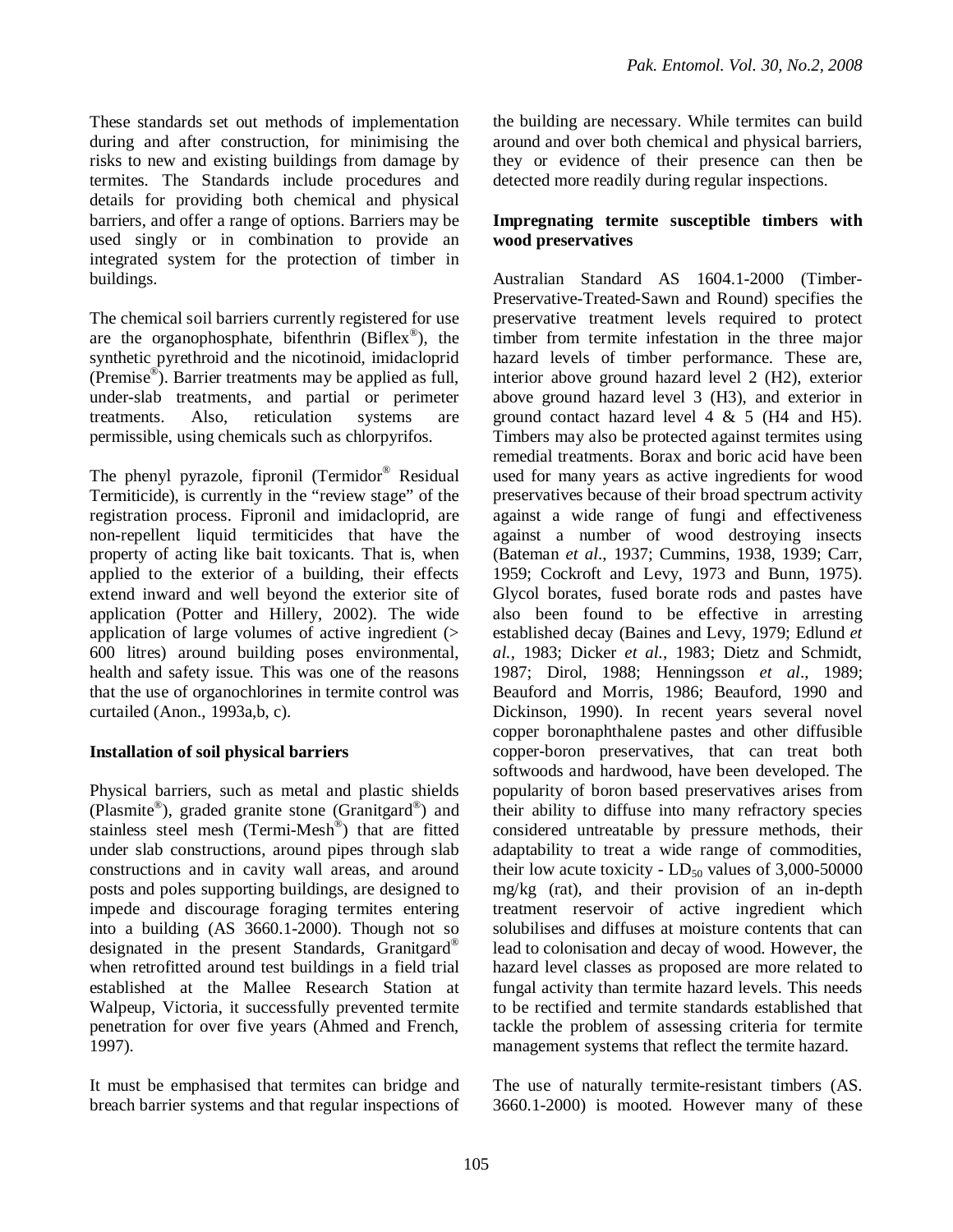species are difficult to obtain in any commercial quantity, and the different timber species listed have different levels of resistance to various species of termite. Over time, and with moisture and wood decay organisms present in or on timber, termites will eventually attack and damage nearly all known building construction timbers whether treated with preservative or not.

| <b>Strategy</b>                | Chemical/physical/<br><b>Application</b><br>non chemical |             | <b>New Building</b>      |                          | <b>Existing building</b> |                  |  |
|--------------------------------|----------------------------------------------------------|-------------|--------------------------|--------------------------|--------------------------|------------------|--|
|                                |                                                          |             | full                     | partial                  | full                     | partial          |  |
|                                | Bifenthrin                                               | sprayed     | $+$                      | $+$                      | $\qquad \qquad +$        | $\ddot{}$        |  |
|                                | Bifenthrin                                               | reticulated | $^{+}$                   | $+$                      | $^{+}$                   | $+$              |  |
|                                | Chlorpyrifos                                             | sprayed     | $^{+}$                   | $+$                      | $+$                      | $+$              |  |
|                                | Termidor                                                 | sprayed     |                          | $+$                      | $\boldsymbol{+}$         | $^{+}$           |  |
|                                | Premise                                                  | sprayed     | $^{+}$                   | $\ddot{}$                | $+$                      | $\ddot{}$        |  |
|                                | Chlorpyrifos                                             | reticulated | $+$                      | $+$                      | $+$                      | $+$              |  |
| <b>Barriers</b>                | Deltamethrin                                             | Installed   | $^{+}$                   | $+$                      | $^{+}$                   | $+$              |  |
|                                | Granitgard®                                              | Installed   |                          | $+$                      | $\bar{\mathcal{L}}$      | $\boldsymbol{+}$ |  |
|                                | Termi-Mesh <sup>®</sup>                                  | Installed   | $^{+}$                   | $+$                      | $\overline{\phantom{a}}$ | $\boldsymbol{+}$ |  |
|                                | Termiglass                                               | Installed   | $\overline{+}$           | $^{+}$                   | $\qquad \qquad -$        | $\ddot{}$        |  |
|                                | Plastic flange                                           | Installed   |                          | $+$                      |                          | $+$              |  |
|                                | Plasmite®                                                | Installed   |                          | $^{+}$                   |                          | $+$              |  |
|                                | Metal shields                                            | Installed   |                          | $\overline{+}$           |                          | $\ddot{}$        |  |
|                                | <b>CCA</b>                                               | Timber      | <b>NA</b>                | NA                       | <b>NA</b>                | <b>NA</b>        |  |
|                                | <b>Borates</b>                                           | Timber      | NA                       | $^{+}$                   | NA                       | $\boldsymbol{+}$ |  |
| <b>Wood preservatives</b>      | <b>LOSP</b>                                              | Timber      | $\qquad \qquad +$        | $^{+}$                   | NA                       | $+$              |  |
|                                | <b>PEC</b>                                               | Timber      | NA                       | NA                       | NA                       | NA               |  |
|                                | <b>PROCCA</b>                                            | Timber      | NA                       | NA                       | NA                       | NA               |  |
|                                | As <sub>2</sub> O <sub>3</sub>                           | dust        | $\overline{a}$           | $\blacksquare$           | $\bar{\phantom{a}}$      | $+$              |  |
|                                | <b>Borates</b>                                           | bait        | $\overline{\phantom{0}}$ | $\overline{\phantom{a}}$ | $^{+}$                   | $+$              |  |
|                                | Flurox                                                   | Bait        | $^{+}$                   | $^{+}$                   | $\boldsymbol{+}$         | $\boldsymbol{+}$ |  |
|                                | IGR's                                                    | bait        | $\overline{\phantom{a}}$ | $\overline{\phantom{0}}$ | $\sim$                   | $\boldsymbol{+}$ |  |
| <b>Nest colony destruction</b> | Mirex                                                    | bait        |                          | $\overline{\phantom{a}}$ | $\overline{a}$           | $\boldsymbol{+}$ |  |
|                                | Termidor                                                 | bait        |                          |                          |                          |                  |  |
|                                | Triflumuron                                              | dust        | $\boldsymbol{+}$         | $+$                      | $^{+}$                   | $^{+}$           |  |
|                                | Fumigant                                                 | gas         | $\frac{1}{2}$            | $\blacksquare$           | $\blacksquare$           | $\boldsymbol{+}$ |  |
|                                | OP or SP                                                 | spray       | $\overline{a}$           | $\blacksquare$           | $\blacksquare$           | $^{+}$           |  |

**Table-2. Current subterranean termite control practices used in Australia**

**Key**:  $As_2O_3$  = Arsenic trioxide; CCA = Copper chromium and arsenic; IGR = Insect growth regulators (e.g., chlorflurazuron, diflubenzuron, hexaflumuron; hydramethylnon; imidacloprid,); LOSP = Light organic solvent preservative; NA = Not applicable; OP = organophosphate (chlorpyrifos); PEC = Pigmented emulsified creosote; Premise®  $=$  Imidacloprid; PROCCA  $=$  Oil based copper chromium arsenic.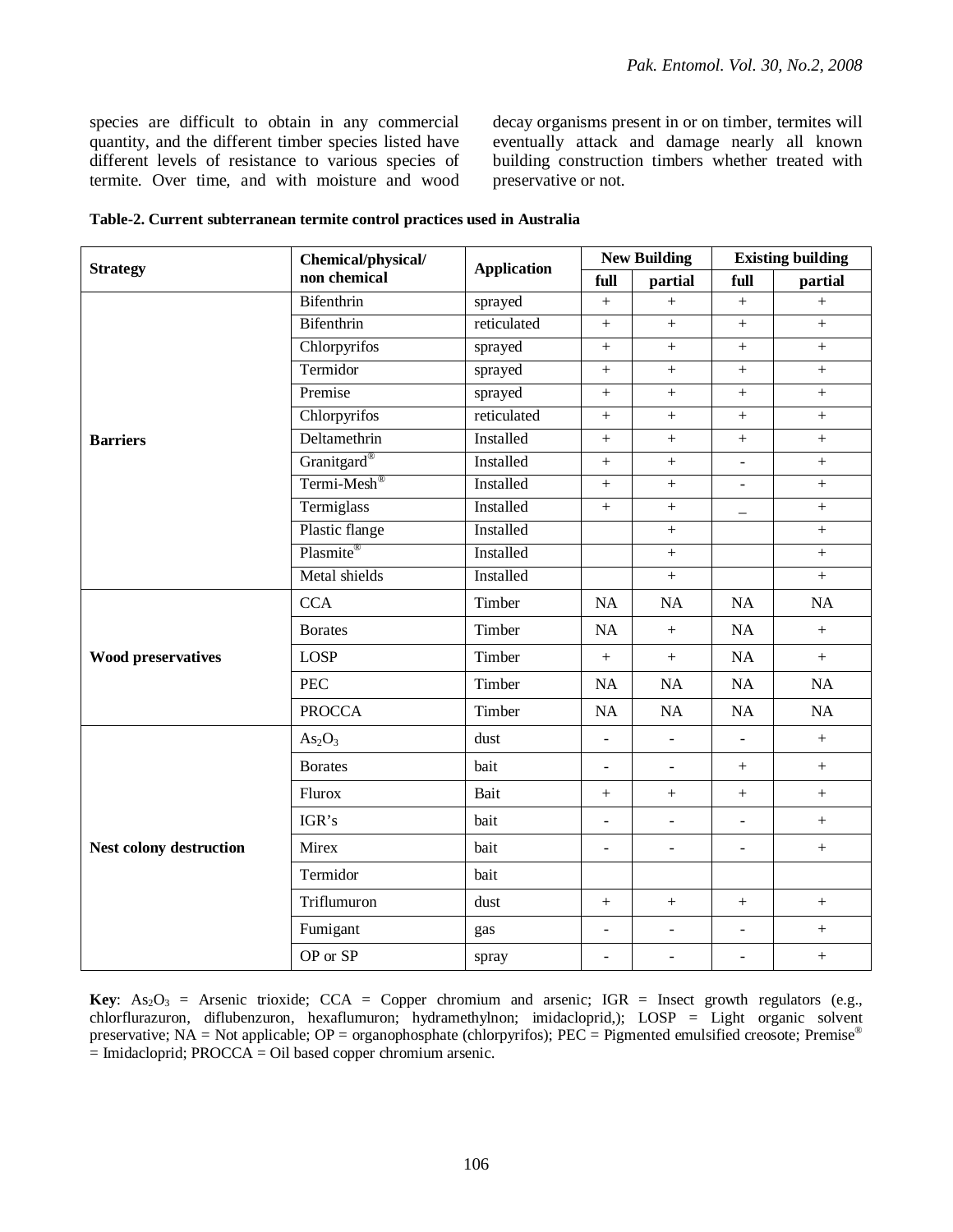## **Termite biology**

Termites live in colonies and the different castes are morphologically and behaviourally specialised to perform the various functions. Countless generations of termites live together in insulated subterranean nests (Watson and Gay, 1991; Clement, 1998; Pearce, 1998 and Atkinson, 1998). The chemistry of kin and nest-mates recognition and pheromonal communication in termite colony is still under investigation (Hamilton, 1972; Miller, 1994; Eggleton and Tayasu, 2001; Reinhard and Kaib, 2001). The life cycle of a termite colony is about 25 to 50 years (Hill, 1942; Verkerk, 1990 and Pearce, 1998), though no individual termite lives that long, except for the reproductives.

The caste differentiation pathways proposed for Isopteran workers was one involving temporal polyethism (Crosland *et. al.,* 1998). Termite castes can be divided into two major types, the reproductives (queen and king), and the nonreproductives (workers, soldiers, instars and nymphs). The reproductives are divided into primary reproductives (colony initiators) which have welldeveloped compound eyes and larger body size and the secondary reproductives which replace or supplement the primary reproductives have poorly developed eyes (Hinton, 1974; Myles, 1999). The establishment, role and contribution of secondary reproductives in termite colonies is not understood. The other castes include the workers (the largest part of the population  $80 - 90\%$ , which feed colony members and maintain the nest by constructing galleries, clean and hatch the eggs and attend the queen (Noirot and Darlington, 2000). How an individual termite worker knows which task (e.g., forage, maintaining the nest, feeding the colony, construct galleries) to perform is still elusive. Termites separated from the nest mates and ideal environment exhibit altered individual behaviour and interactions (Hamilton, 1972; Thorne *et al.,* 1999). The other castes are the soldiers whose primary role seems to defend the colony from enemies and possibly locate and signal new food sources (Reinhard *et al*., 2002b).

Initially, a termite colony is founded by a pair of flying alates, and it normally takes between five and ten years before the colony reaches mature size, which can then release flying alates (Henderson and Delaplane, 1994; Nalepa *et al*., 2001). The population size of a mature termite colony varies, depending on termite species, soil type, foraging territory, and available food and moisture sources (Lenz, 1994). Termites vary greatly in their nesting habitats, moisture requirements, food preferences, geographical distribution and nutritional physiology. The choice of nesting location, the rate of success of new colony and the main criteria of nest establishment in urban area is not understood. The distance covered by a foraging *Coptotermes acinaciformis* can range between 100 to 120m from the main nest (Hadlington, 1987; Verkerk, 1990). However, it is not yet known as to how they limit their foraging territory, and communicate within colony members and reproductives and population distribution within the territory. Other aspects of termite foraging, such as the measurement of task efficiency, the role of individuals and analysis of mechanisms of collective action also require additional study (Traniello and Leuthold, 2000).

Taxonomic studies based on new techniques like molecular genetics and chemotaxonomy have improved understanding of interspecific and intraspecific genetic variations and features of termites. This knowledge would possibly enhance termite control using genetic factors to distinguish between termite colonies (Clement, 1998). Another study revealed that some *Nasutitermes* species go through 5 larval and worker instar stages. These instars can be difficult to distinguish in the later stages (Watson and Abbey, 1985). A classification system was devised, based upon difference in size, dividing workers into 5 distinct groups: Small Larvae (SL), Large Larvae (LL), Small Workers (SW), Medium Workers (MW), and Large Workers (LW). Division of labour in the worker caste *Reticulitermes fukienensis* has been the subject of several extensive studies (Crosland and Traniello, 1997; Crosland *et al*., 1997; Crosland *et al*., 1998). Behavioural assays showed a clear division in labour among the *Nasutitermes* and *Reticulitermes* groups. The behaviours examined include tunnel construction, tunnel elongation, covered gallery construction, food consumption, exploratory behaviour, care of brood and queen, corpse burying, alarm signalling and bioenergetics of growth and development during circadian rhythms. For all tasks that were investigated, LW performed the labour more efficiently and more extensively than any other group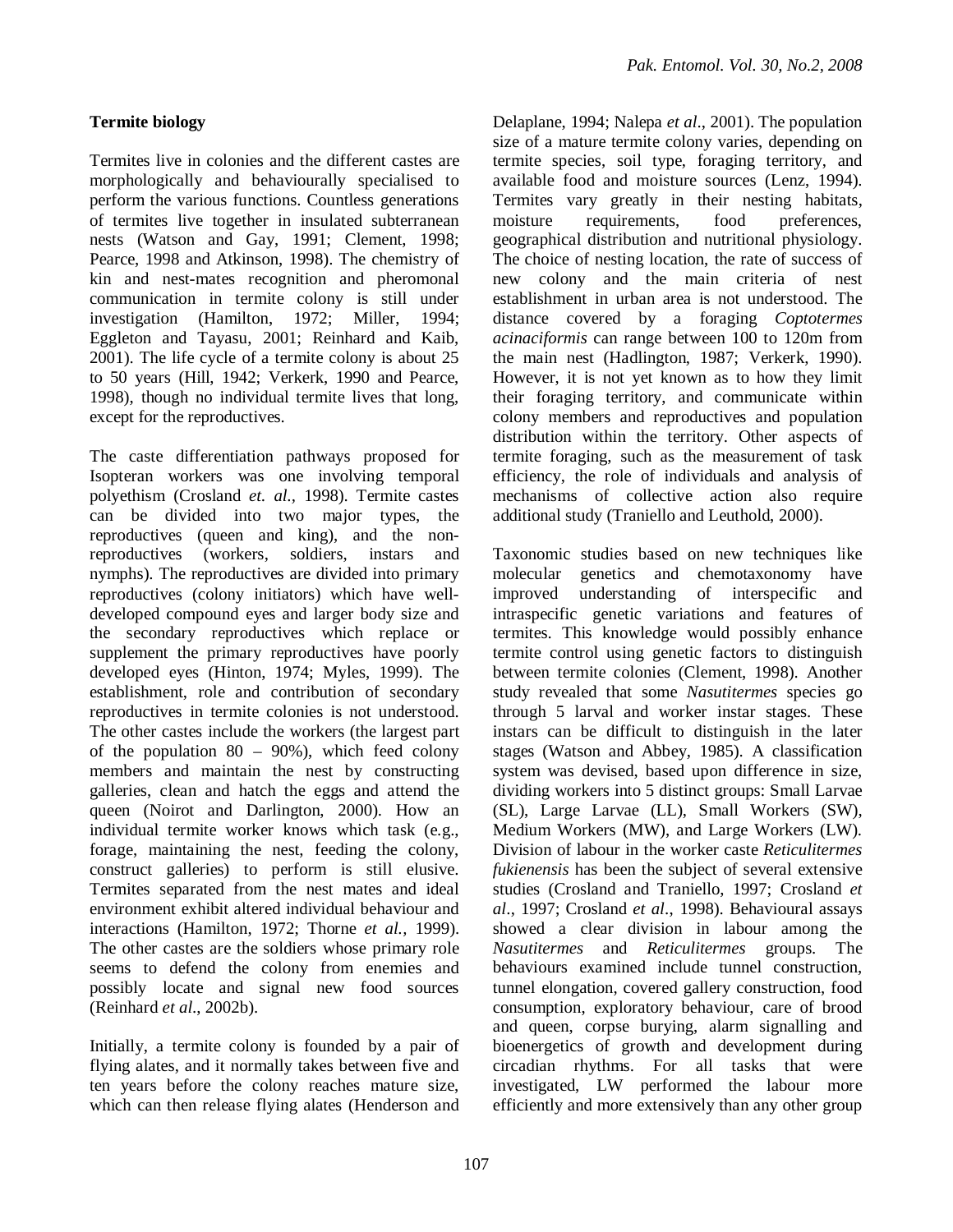(Crosland *et al*., 1997, 1998; Watson and Abbey, 1985). MW were able to perform all of the tasks but not nearly as well, except in the case of gallery repair which was performed equally as well. SW was even less efficient and could not perform several tasks. SL, and LL were totally dependent upon larger castes.

Current knowledge indicates a need for research on foraging behaviours. Little is known about dependence of each caste upon foraging and the transport of food back to the colony from foraging tunnels and covered galleries (Crosland *et al*., 1998; Evans, 2001; Reinhard and Kaib, 2001). There was evidence to support the greater dependence of younger termites upon trophallaxis (mouth to mouth feeding) as a source of food (Crosland *et al*., 1997; Crosland *et al*., 1998). There was also evidence that a colony deprived of a large portion of their older workers could survive (Crosland *et al*., 1998). This is also the case with trapping foraging termites over extended periods from above-mound Coptotermes colonies (French *et al*., 1994). Laboratory bioassays performed on the incipient growth of *Reticulitermes flavipes* colonies by Thorne *et al*. (1997) suggest that developing colonies can produce smaller sized workers to perform the same tasks as larger workers in older colonies. The results of Thorne *et al*. (1997) seem to fit the pattern of flexibility in the system of temporal polymorphism described for *Reticulitermes fukienensis* by Crosland *et al*. (1997), Crosland & Traniello (1997) and Crosland *et al*. (1998). Field studies by French *et al.* (1997) showed that high emissions of methane, carbon dioxide, hydrogen, nitrous oxide and carbon dioxide were recorded for aboveground mound colonies of *Coptotermes lacteus* with the smallest surface area termite colonies. In another field study by Grace *et al*. (1995) on *Coptotermes formosanus* revealed that individual worker body mass increased over a 16-year period while population decreased exponentially. This relationship could allow an estimate to be made for the age of *Coptotermes formosanus* colonies based on population sampling over several years (Grace *et al*., 1995). Perhaps the trend towards employing smaller workers in the early stages of colony development of these similar species would indicate the possibility of a division of labour in some *Coptotermes* species, *C. formosanus* in particular. Further research is necessary on the foraging behaviour, division of labour between colony members and communication between castes in *Coptotermes* species.

## **Termite hindgut microbiota**

After the withdrawal of organochlorines from the market, the priority of termite control focused on termite baiting, the success of which depends on the knowledge of termite biology, termite symbiotic relationships with microorganisms, nutritional physiology, foraging behaviour and population dynamics. These phenomena have led to renewed interest in termite nutritional physiology, mainly in the symbiotic microbial community in the hindgut, which plays an important role for the survival of termites on a cellulose diet (Yoshimura and Azuma, 1993; Itakura *et al.,* 1999; Ahmed, 2000; Kurtboke and French 2007, 2008).

Many insects and animals harbour a rich fauna of bacteria, actinomycetes, and protozoa in their hindguts, but in none is these is so prominent as in the hindgut of termites and ruminant animals. Termites are divided according to their symbiotic microbial community into two main groups, the higher termites have bacteria and the lower termites have bacteria and protozoa. The higher termites belong to family the Termitidae, which has around 80% of the genera and comprises about 75% of the species in the order Isoptera. These termites are more advanced in their digestive system, because they contribute cellulase enzyme during cellulose digestion in their hindguts. Few of the higher termites appear to feed on living trees (Lee and Wood, 1971). Many of these termite species feed on dead wood after the wood is decomposed and it is possible that fungi are more important components in their diet. However, higher termites do not rely on their hindgut bacteria for cellulose digestion (O'Brien and Slaytor, 1982; Slaytor, 2000). The microbial community (bacteria and protozoa) is transmitted from workers to offspring.

Lower termites harbour dense and diverse populations of hindgut bacteria, protozoa, spirochaetes and fungi, which assist termites in cellulose digestion (Yoshimura, 1995; Brune, 1998; Bignell, 2000; Slaytor, 2000). The biomass of the hindgut microbial community may account for one third to one fourth of the body mass (Katzin and Kirby, 1933; Yoshimura, 1995). Cellulolytic microorganisms have long been known to exist in lower termites. However, the role of the symbiotic microorganisms is in the metabolism of cellulose and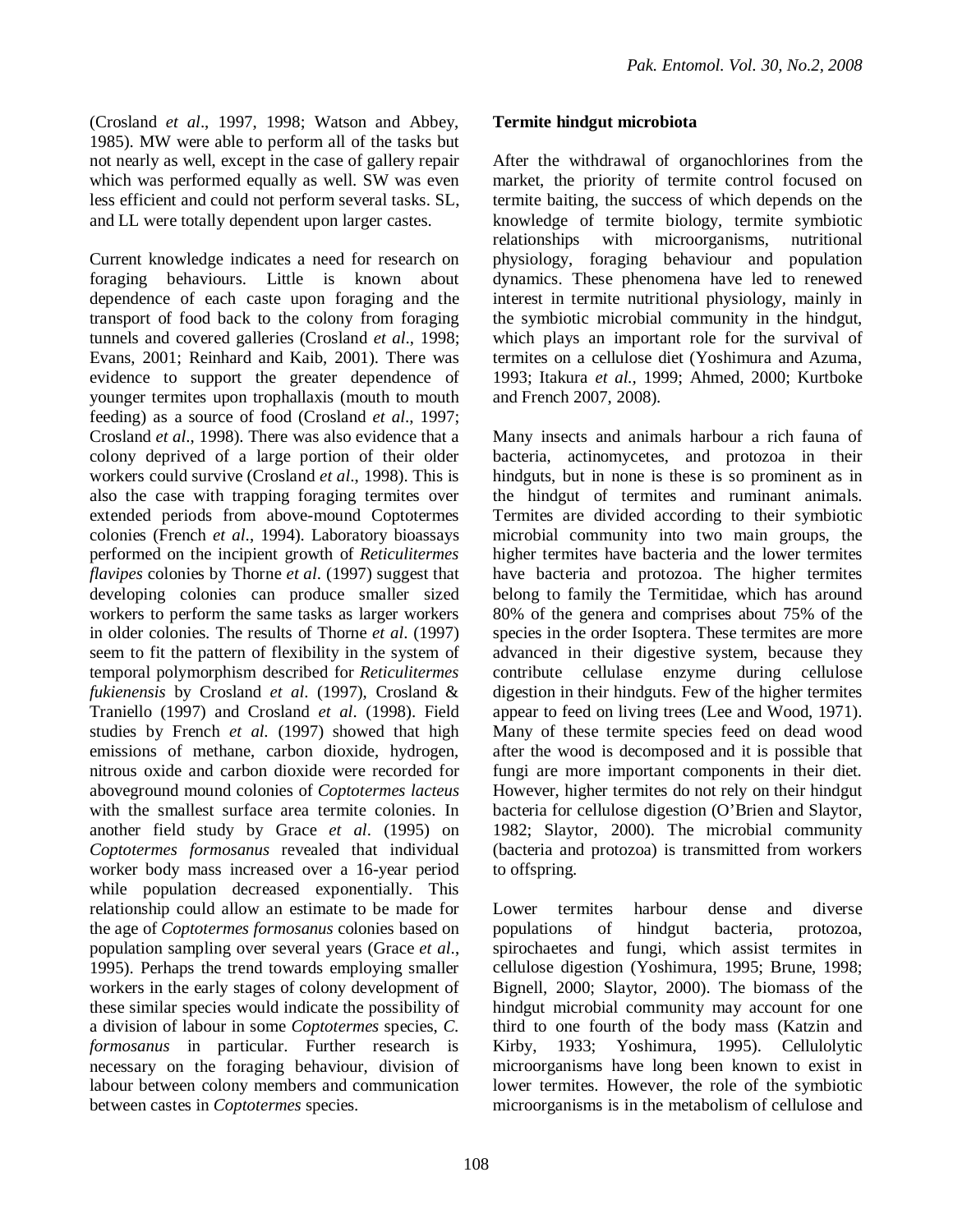supplying the termites with nutrient and an energy source (Yoshimura, 1995; Brune, 1998). Cellulose metabolism in termite and the protozoa symbiotic relationship was extensively reviewed by Hungate (1946, 1955); Honigberg (1967, 1970)**;** Breznak (1975, 2000); O'Brien and Slaytor (1982); Yoshimura (1995) and Slaytor (2000).

Nutritional physiology of termites was the focus of many researchers over the last 80 years. Yet, despite all the research data available currently on termite hindgut microbial community, our knowledge on the termite hindgut microbial biology and nutritional physiology remains limited. This is primarily because many of the hindgut microbial communities such as the protozoa, actinomycetes, bacteria, fungi and spirochetes have proven difficult to isolate *in vitro* cultures and the interaction and specific roles of each microorganism is still awaiting clarification. Currently the majority of experimental studies on the diverse microbial communities in termite hindguts are described in morphological terms. With more information about hindgut microbial communities, this research will help design bait toxicants for controlling termite colonies in buildings (Kurtboke and French, 2007). Belitz & Waller (1998) show that environmental influences affect the digestion of cellulose in the termite hindgut by symbiotic protozoans. The food is quickly digested after a period of starvation. With more information about feeding patterns, this research will help design protozoicide treatments for controlling termite population.

# **Environmental conditions affecting termite control**

Environmental factors affect termite behaviour, activity, symbiotic relationships with microorganisms, distribution and population growth. Moisture content of wood is one of the key factors in attracting biodeteriorating agents, such as insects, decay fungi and microorganisms. The distribution map of termites in Australia, (or around the world), says much about the ecological conditions and climatic preferences of termites (Calaby and Gay, 1956). *Coptotermes acinaciformis* for example, is characterised as a termite, which prefers a moist soil environment and warm climate (Gay *et al*., 1955; Lee and Wood, 1971; Lenz, 1994).

The distribution and survival of termites depend on moisture, temperature and suitable food sources (Ettershank *et al.*, 1980; Davis and Kamble, 1994). Termites vary in their moisture requirements. Termites, which live in a subterranean nest, require high moisture content (92-95 RH%), and are able to transport moisture to and from the food sources (Grace, 1986). Dampwood termites live in a highly moist environment (mainly dampwood) while the drywood termites, which live in nests above ground, require less moisture.

Moisture is one of the most important factors, closely linked to temperature that affects termite ecology. *C. acinaciformis* termites require relatively abundant and constant sources of moisture in soil, air and food (Leong *et al*., 1983; Ettershank *et al.*, 1980). Termites require moisture, not only from the surrounding soil, but also from their food and air (relative humidity around 70 to 80%) (Luscher, 1961; Grace, 1986). Alates are usually released by most termite species on humid and still days (or in drizzling rain) (Higa and Tamashiro, 1983; Ewart, 1988). Foraging termites invariably gain entry into a building via moist soil. Thus, 'wet' areas in a building, such as laundries, bathrooms, and kitchen, and leakage from badly maintained water pipes, are usually the main entry points of termites (AS 3660.2-2000).

A comprehensive study of such conditions would require a combined effort by building architects, timber specialists and termitologists. Different soils have different moisture holding capacities and these affect the availability of water for the foraging termites (Lüscher, 1961; Lee and Wood, 1971; Brad and Weil, 1996). Termites and other soil dwelling insects are considered important biological agents that assist in maintaining soil water and organic nutrient for plants to grow (Elkins *et al*., 1986). The laboratory findings of Forschler and Henderson (1995) showed that the LT50 (lethal time of 50%) of completely submerged termites in water was 19.6 hrs for *Reticulitermes flavipes* 13.9 hrs for *R. virginicus* and 11.1 hrs for *Coptotermes formosanus*. This finding suggests that termites can survive in free water for a long period of time. Additional research on moisture and moisture limiting factors in the built environment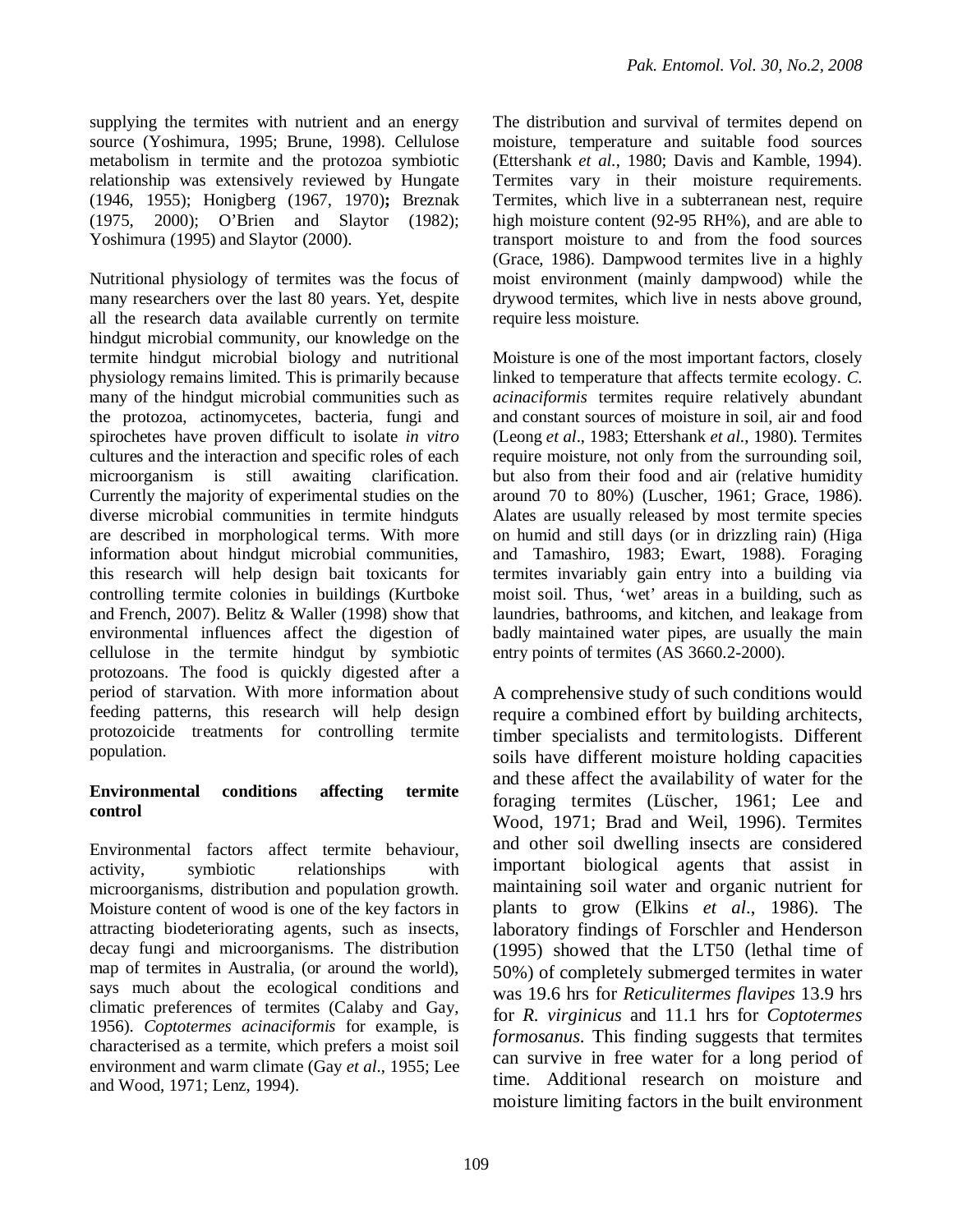would assist builders, designers and the general public to reduce termite damage in buildings.

# **Control methods**

Termite control methods are continually evolving. A number of significant breakthroughs have recently been made in termite control; these include graded particle barriers (French *et al.,* 2003) and stainless steel mesh physical barriers, and insect growth regulators (IGRs) and chitin synthesis inhibitors (csi) for termite baiting systems (Ahmed *et al.,* 1997a,b). However, these breakthroughs alone are not adequate to control termites in the family Rhinotermitidae, because these termites are extremely successful social insects in different climate zones. *Coptotermes formosanus* has been introduced and thrived in Japan and North and South America. *Coptotermes acinaciformis* is distributed over mainland Australia despite different environmental conditions. A recent introduction of *Coptotermes havilandi* to southern Florida is continuing to spread (Su *et al*., 1997). C. *havilandi is* a wide-spread pest of live trees and wooden structures in Brazil (Ferraz and Cancello, 1998). Henderson (1996) described the tremendous growth ability of *C. formosanus* in New Orleans, Louisiana over a seven-year study period.

Many studies demonstrated the need for a sound knowledge of termite foraging behaviour and feeding attractants when applying baiting techniques for termite control. In a review of termite control strategies Lewis (1997) states that there is more variation in success with baiting than with any other method. He sites the need for research on delivery systems and better active ingredients. Research in this latter area is actively being pursued with the application of phagostimulant signals in bait systems for termite management (Reinhard *et al*., 2002a, 2002b). Chen andHenderson (1996) found that *Coptotermes formosanus* is attracted and preferentially feeds upon the amino acids glutamic acid and aspartic acid. These could be used to improve the effectiveness of baiting systems.

In laboratory bioassays, extracts from white cypress pine (*Callitris columellaris*) were found to be repellent to termites (French *et al*., 1979). Grace (1997) explored the influence of tree extractives on foraging preference of *R. flavipes*. Kennedy (2000) also found white cypress pine extractives have antitermite properties, which can be incorporated, into susceptible timbers to protect against termite attack. Studies in Japan have indicated that steaming of the heartwood of the Japanese larch degraded or removed the chemicals responsible for the inhibition of termite attack (Doi *et al*., 1998). Grace and Yamamoto (1994) demonstrated that Alaska cedar, redwood and teak are resistant to termite attack. A tree native to dry forest areas of India, Pakistan, Sri Lanka, Malaya, Indonesia, Thailand, and Burma, *Azadirachta indicia* (Neem) was found to be a strong repellent to *Coptotermes formosanus* and was suggested as a barrier tree to protect more vulnerable plants (Delate and Grace, 1995). Naturally resistant woods and wood extractive have great promise for prevention of termite attack.

Fungi have been shown to be of importance to subterranean termites both as a pathogen and as an attractant (French 1978; French *et al.,* 1981, 1987). Milner (2000) demonstrated that various isolates (strains) of the fungus *Metarhizium anisopliae* have potential use as a biological control agent against *Coptotermes acinaciformis* in Australia and similar studies were reported with *Coptotermes formosanus* in USA. Rust *et al*. (1996) demonstrated that *Reticulitermes hesperus* was attracted to extracts of the decay fungus, *Gloeophyllum trabeum.* The pathogenic fungi *Metarhizium anisopliae* and *Beauveria bassiana* have potential for future use in termite control programs (Delate *et al*., 1995; Wells *et al*., 1995; Jones *et al*., 1996; Milner *et al*., 1998). These pathogenic fungi have shown promise but more studies are needed on these effectiveness against natural populations of termites in buildings.

Some of the newer least toxic methods for controlling termites include asphyxiant gases, extreme temperature, biological control agents, and physical barriers (Lewis, 1997). Delate *et al*. (1995) describe the successful use of high levels of carbon dioxide for extended period in controlling termites in a contained space. The use of heated air to kill termites was shown to be successful in laboratory bioassays (Woodrow and Grace, 1998). Liquid nitrogen has also been shown to be effective at eliminating termites in the laboratory (Lewis, 1997). These temperature based methods are showing great promise but require more field studies on effectiveness in a natural setting. Experimentation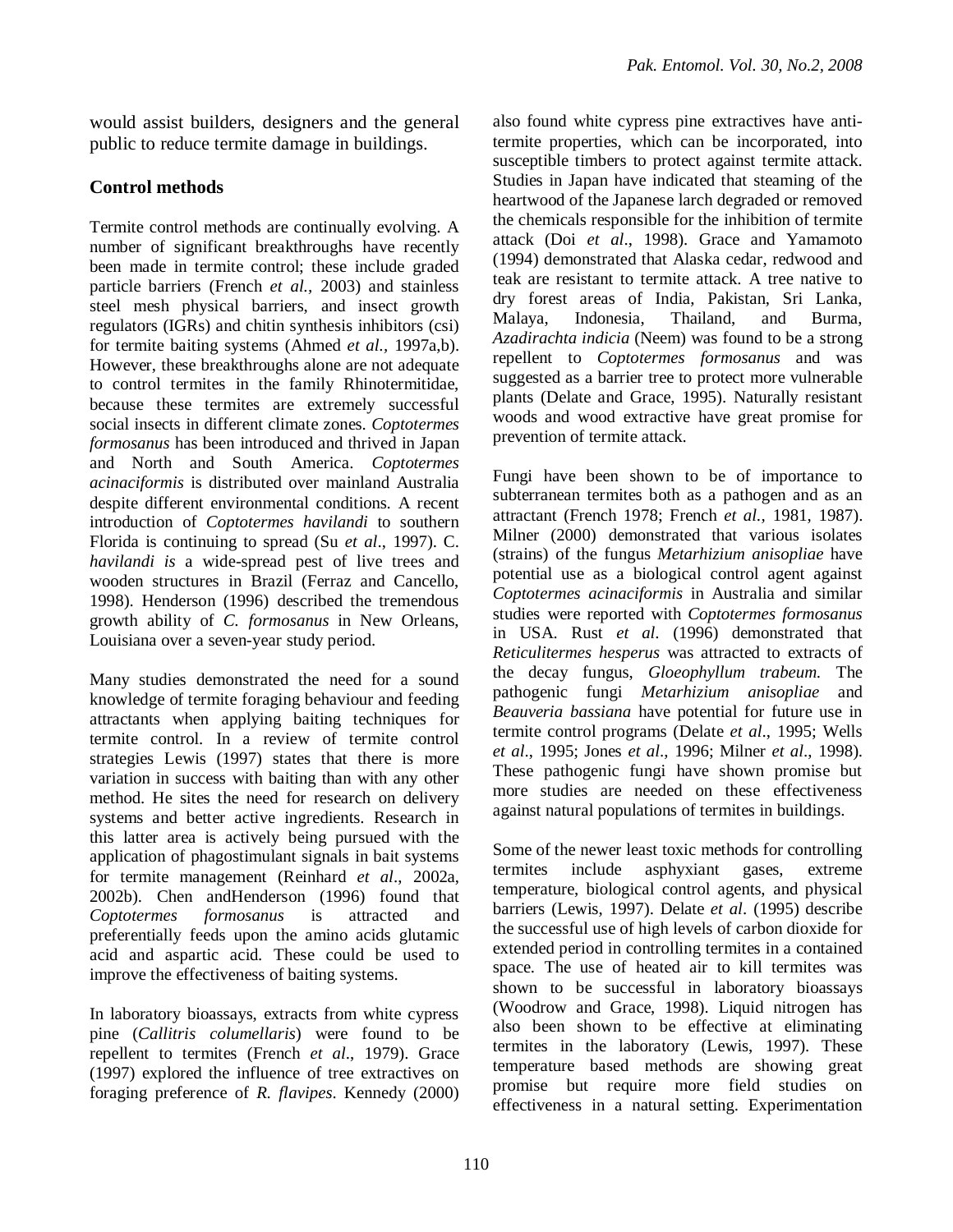with liquid nitrogen and exhaust fumes from petrol driven vehicle into above-ground mound colonies of *C. lacteus* in Victoria proved ineffective in destroying the nest colony (French, unpubl. data).

Inundation with water was shown to cause a decline in foraging worker population in studies by Forschler and Henderson (1995). This could indicate possible applications to control, for example the controlled flooding of the territories of specific termite colonies to reduce damage by foraging termites. Graded particle barriers to foraging termites that are being tested include sand, coral, crushed granite, basalt, glass beads and splinters, and metal shields.

# **Conclusions**

The development of new termite control technologies, chemical and physical barriers, biological control agents and wood preservatives is an investment for the future of the built environment involving wood and the industries that supply timber products (French and Ahmed, 2006). However, the new technology, control methods and termiticides must be objectively evaluated on the basis of control effectiveness, occupational health and safety, environmental impact and cost effectiveness, and performance data.

The new generation of termiticides (such as fipronil and imidacloprid) will have properties and characteristics vastly different from the chemicals previously used as termiticides in the 'organochlorine-era', (Potter and Hillery, 2002). Thus, innovative, flexible and performance based evaluative methods are required to screen potential termiticides that may act as soil barriers, baits, dusts, contact toxicants or repellents (Ahmed *et al.,* 1997a,b). Furthermore, physical barrier methods, which are basically monitoring systems, will need to be coupled with chemical application systems. There is a need to pursue and engage in an integrated pest management (IPM) approach to termite control based on sound ecological parameters and social priorities (French, 1991; Su, 2002b). These include adopting a mix of alternative strategies as mentioned above, plus planning to ensure on going R&D and training and education programs necessary to supply 'termite expertise' in the future.

Termite control technologies depend on sound understanding of termite biology, foraging and feeding behaviour, nutritional physiology, ecology and environmental factors. Research has been lacking, in the past, on termite nesting, reproductives, termite distribution and termite success as pests, foraging and feeding behaviours. Recently in Australia and USA research has focussed on termite baiting and mark-recapture release techniques for estimating termite population sizes. This research will bring about an understanding of termite colony population and distribution territory. Also, this study has indicated that relatively little is understood about many aspects of termite life. The division of labour and adaptability to a wide range of climatic zones in the *Coptotermes* needs to be better understood. Influences on foraging and feeding patterns are an area of study because of the direct effect on timberin-service. Research is also continuing on termite attractants (Kurtboke and French, 2007, 2008), and resistant and repellents properties of wood extracts promise to allow some control of termite foraging patterns in the future. Biological and least-toxic methods are the areas in need of the most research because of their environmental low impact.

Other factors, which affect termite management are termite colony age, stages of individual termite development, size of termite population and possible effects of orphaned termite separation periods from the colony, soil type, pH, microbial biomass, (in soil and within termite guts) vegetation cover, and timber species. The use of pathogenic fungi, bacteria, virus and possibly predatory ants and other insects for control are valuable areas of research. Research into better termite physical barriers and building design is essential in the process of "building-out termites". These areas of research will produce more varied approaches to termite control. Research is also needed to define the scale of termite damage, rate of termite attack and cost of damage, treatment and repair in Australia.

The greater use of multiple methodologies in an integrated research strategy can prove valuable in termite research. It would be prudent to undertake further studies on integrated termite management approach which incorporates building design techniques, non-destructive detection methods for locating termites in inaccessible areas of buildings, physical and chemical termite barriers in conjunction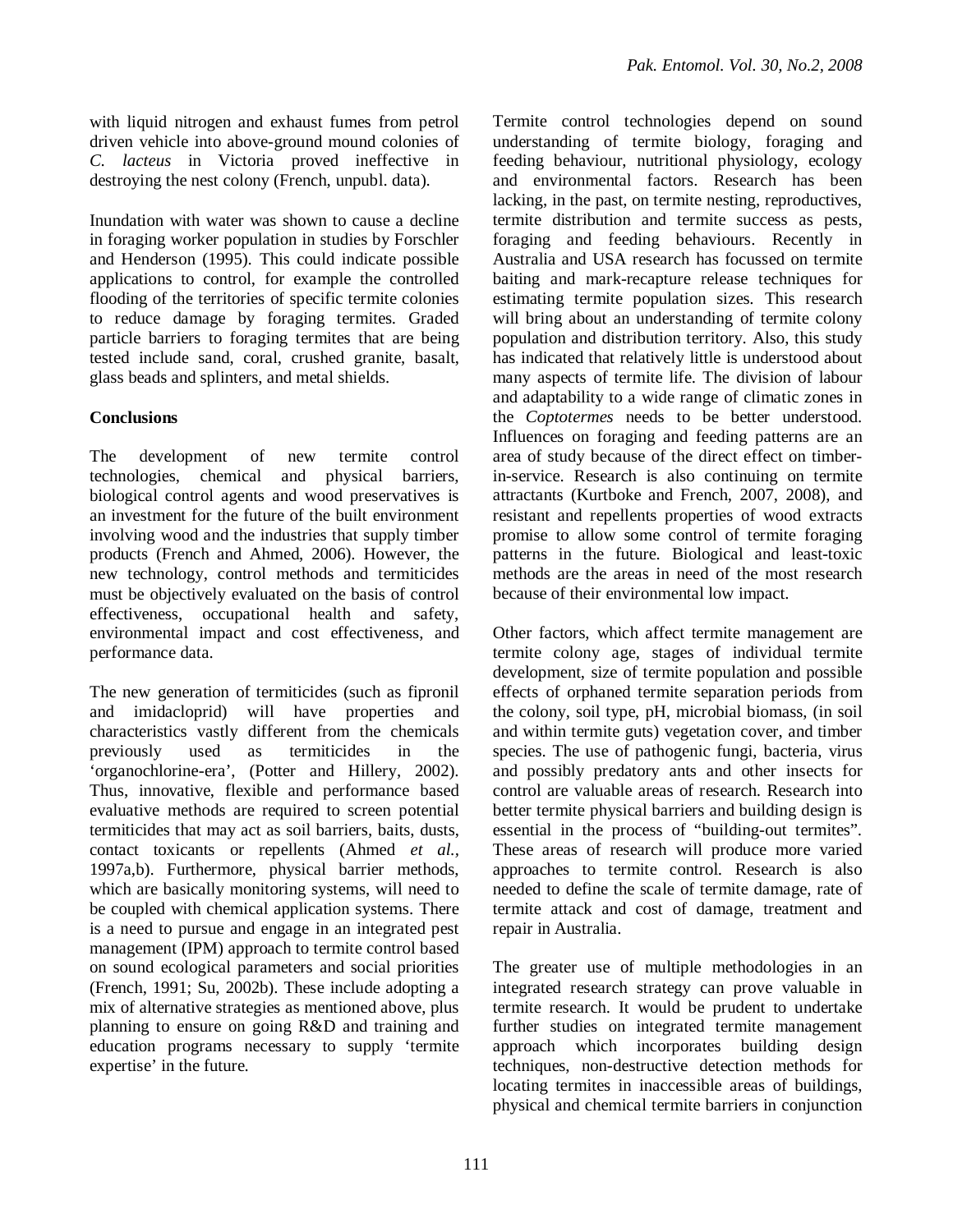with environmentally approved wood preservatives, and registered soil chemical barriers.

Finally, a case may be presented for microcosm studies using carefully controlled experimental manipulation of whole termite populations run in parallel with laboratory bioassays and the gathering of long term field data (Ewart and French, 1986; Ahmed *et al.,* 1997). This would give a sound theoretical basis for extrapolation between laboratory and field experiments particularly if accelerated field simulators are used to simulate natural conditions of test (Ahmed *et al.,* 2000).

# **ACKNOWLEDGMENT**

The authors are indebted to the Forest and Wood Products Research and Development Corporation (Australia) for financial support. The authors are expressing their appreciation to Mr. Andrew Rozsa, Ms Jeanette Drysdale and Dr. Glen Kile for their critical review and comments on this manuscript. The authors also extend special thanks to Mr. Ryan Carr for using his termite website as source of information and the termite stage of development description. Other comments and edits were received on the manuscript from Dr. Gary Johnson (FWPRDC), Dr Kwame Asumadu and Prof. Peter Vinden.

# **REFERENCES**

- Ahmed, B., J. R. J. French, P. Kwint and G. Webb, 1997b. Laboratory evaluation of fipronil (a phenyl pyrazole) as a candidate termiticide in the protection of wood against the subterranean termite, *Coptotermes acinaciformis* (Froggatt) Rhinotermitidae. 28th IRG Meeting, Whistler, B.C., Canada, Doc. IRG/WP/97-10225, pp.7.
- Ahmed, B., J. R. J. French, A. Valcke and P. Blunt, 1997a. Laboratory evaluation of flufenoxuron as potential bait toxicant against the subterranean termite, *Coptotermes acinaciformis* in Australia. 28th IRG Meeting, Whistler, B.C., Canada, Doc. IRG/WP/97- 10214, pp.12.
- Ahmed, B. and J. R. J. French, 1997. Termite physical barriers: update on retrofitting Granitgard around 'mock-up' buildings after

five years. 28th IRG Meeting, Whistler, B.C., Canada. Doc. IRG/WP/97-10226. pp. 6.

- Ahmed, B., 2000. The effect of boron treated timbers against Coptotermes species in Australia. Ph. D. Thesis. The University of Melbourne, Australia.
- Ahmed, B., J. R. J. French and P. Vinden, 2000. Protection of simulated wooden houses against *Coptotermes acinaciformis* (Froggatt) (Isoptera: Rhinotermitidae) in an accelerated field simulator. Mat. und Org., 33: 289-318.
- Anonymous, 1993a. Cyclodiene insecticide use in Australia. Report prepared by the National Health and Medical Research Council's working party on cyclodiene insecticides. Common. Govt. Printer, Canberra, pp. 255.
- Anonymous, 1993b. Submission to the NRA Inquiry into the continued use of the organochlorine insecticides for termite control. Prepared by the CSIRO Institute of Plant Production and Processing, pp. 14.
- Anonymous, 1993c. Transcript of proceedings. National Registration Authority for Agricultural and Veterinary chemicals. Inquiry into the continued use of the organochlorine insecticides for termite control. Wednesday, 8 September, 1993. pp. 258.
- Archicentre, 2007. Termite problem from an architectural perspective.
- AS 1604, 1997. Australian Standard: Timber-Preservative treated-Sawn and round. Standards Association of Australia, Homebush, NSW, pp.36.
- AS 2870, 1996. Residential slabs and footings construction. Standards Association of Australia, Homebush, NSW.
- AS 3660.1., 2000. Protection of buildings from subterranean termites. Part 1: New buildings. Standards Association of Australia, Homebush, NSW.
- AS 3660.2, 2000. Protection of buildings from subterranean termites - Prevention, detection and treatment of infestations. Part 2: Existing buildings. Australian Standard AS 3660.2. Standards Association of Australia, Homebush, NSW.
- Atkinson, L., 1998. Multiple queens and genetic relatedness in the termite *Nasutitermes corniger*. Social Insects at the Turn of the Millennium. Proceed. XIII Intern. Congr. of IUSSI. Adelaide, Australia. pp 39.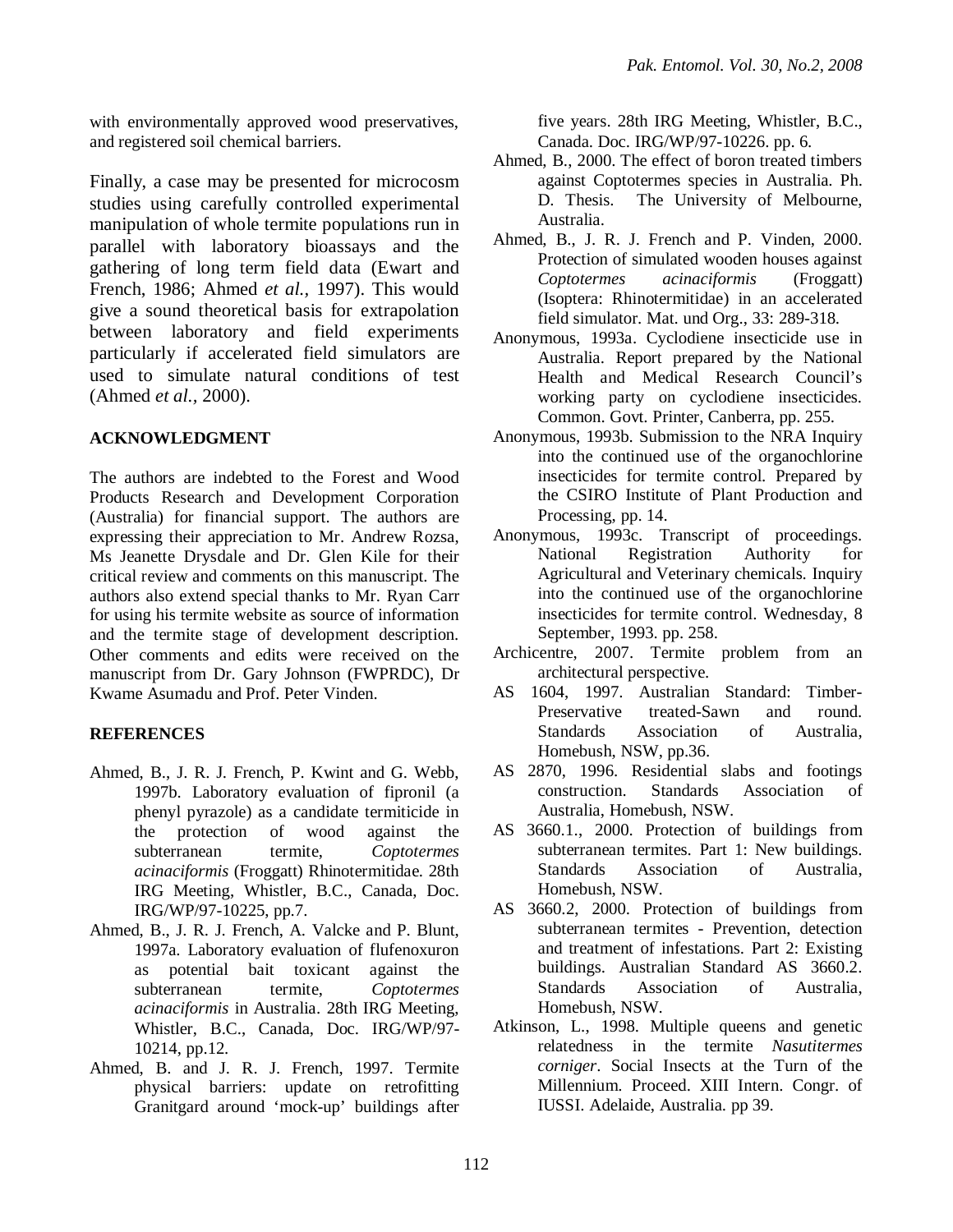- Australian Bureau of Agricultural and Resource Economics, 2002. Australian Forest and Wood Products Statistics, Wood Market March/June quarter.
- Australian standard, 2000. 1604.1-2000. Specification of preservative, treatment. Part 1: Sawn and round timber.
- Baines, E.F. and J.F. Levy, 1979. "Movement of Water through Wood" Journal of the Institute of Wood Sci., 8(3): 109-113.
- Bateman, E. and R. H. Baechler, 1937. Some toxicity data and their practical significance. Proc. Ann. Meeting, AWPA, 33: 91-104.
- Beard, R. L., 1974. Termite biology and bait-block method of control. Conn. Agric. Exp. Stn. Bull. 748. 19 pp.
- Beauford, W. and P. I. Morris, 1986. "A new approach to the maintenance of wooden railway sleepers", The Inter. Res. Group on Wood Preserv. Doc. No. IRG / WP / 3392.
- Beauford, W., 1990. "In situ and Supplementary Treatments using Solid Water Diffusible Preservatives" in The Chemistry of Wood Preservation. Proc. Royal Chem. Soc. Group on Wood Preservation, Stockholm, Sweden.
- Belitz, L. A. and D. A. Waller, 1998. Effects of temperature and termite starvation on phagocytosis by protozoan symbionts of the Eastern subterranean termite *Reticulitermes flavipes* Kollar. Microbial Ecol., 36:175-180.
- Bignell, D. E., 2000. Introduction to symbioses. In: Termites: Evolution, Sociality, Symbioses, Ecology. Abe, T., D.E. Bignell and H. Masahiko, (eds.). Kluwer Academic Publishers, Dordrecht, pp. 189-208.
- Brad, N. C. and R. R. Weil, 1996. Soil water characteristics and behaviour. In "The Nature and Properties of soil (7th edition)". (Ed. Adele Kupchik). Prentice-Hall, Inc., New Jersey. pp.143 – 175.
- Breznak, J. A., 1975. Symbiotic relationships between termites and their intestinal microbiota. In: Symbiosis (Society for Experiment Biology Symposium Ser., No. 29), Jennings D.H. and D.L. Lee, (ed). Cambridge University Press, Cambridge.
- Brune, A., 1998. Termite guts the world's smallest bioreactor. Trends in Biotechnology, 16:16-21.
- Bunn, R., 1974. Boron compounds in timber preservation. New Zealand Forest Service. Technical Paper No. 60: 112.
- Calaby, J. H. and F. J. Gay, 1956. The distribution and biology of the genus Coptotermes (Isoptera) in Western Australia. Austr. J. Zool., 4: 19-39.
- Carr, D. R., 1959. Boron as wood preservative. Record of the Annual Convention of the British Wood Preserving Association.
- Chen, J. and G. Henderson, 1996. Determination of feeding preference of formosan subterranean termite (*Coptotermes formosanus* Shiraki) for some amino acid additives. J. Chem. Ecol., 22:2359-2369.
- Clement, J. L., 1998. Revolution in termite control in urban areas: new techniques and products. Social Insects at the Turn of the Millennium. Proceed. XIII Intern. Congr. of IUSSI. Adelaide, Australia. pp 103.
- Cockcroft, R. and J. F. Levy, 1973. Bibliography on the use of boron compounds in the preservation of wood. J. Institute Wood Sci., 6 (33): 28-37.
- Creffield, J. W., J. R. J. French and N. Chew, 1997. A laboratory assessment on the effectiveness of the Electro-Gun in eradicating adults of the indigenous Australian drywood termite, *Cryptotermes primus* (Isoptera: Kalotermitidae). CSIRO; Client Report, No. 163, pp.6.
- Crosland, M. J., and J. F. A. Traniello, 1997. Behavioral plasticity in division of labor in the lower termite *Reticulitermes fukienensis*. Naturwissenchaften, 84: 208-211.
- Crosland, M. J., S. X. Ren and J. F. A. Traniello, 1998. Division of labour among workers in the termite, *Reticulitermes fukienensis* (Isoptera: Rhinotermitidae). Ethology, 104:57-67.
- Crosland, M. W. J., C. M. Lok, T. C. Wong, M. Shakarad and J. F. A. Traniello, 1997. Division of labour in a lower termite: the majority of tasks are performed by older workers. Animal Behavior, 54: 999-1012
- Cummins, J. E., 1938. Recommendations for the commercial treatment of green veneer to render it immune from the attack of powder post borer (*Lyctus brunneus* Stephens) by impregnation with boric acid. Aust. Timber J., 4: 661-667.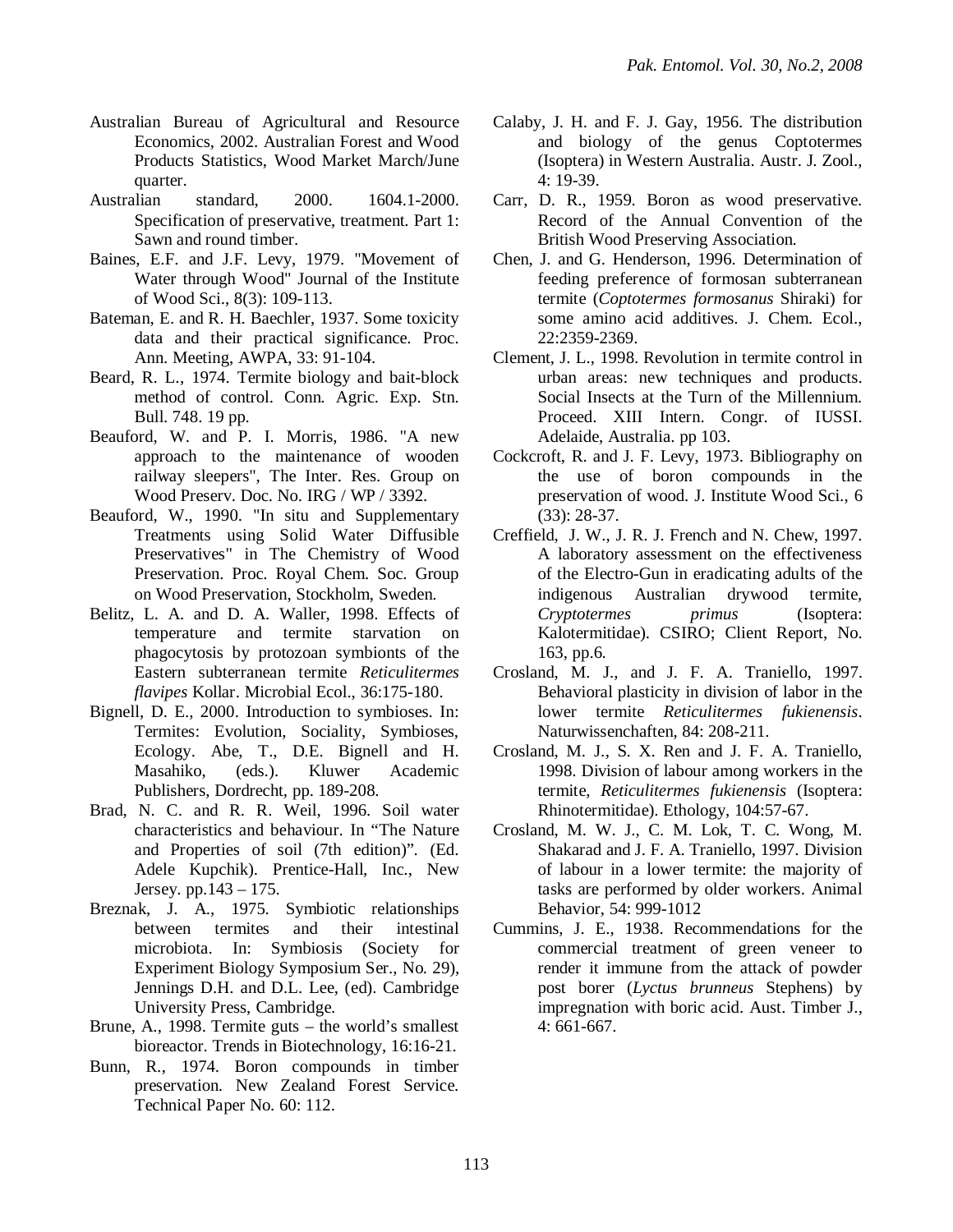- Cummins, J. E., 1939. The preservation of timber against the attacks of the powder Post borer (*Lyctus brunneus* Stephens) by impregnation with boric acid. J. Coun. Sci. Ind. Res. Aust., 12: 30-49.
- Davis, R. W. and S. T. Kamble, 1994. Low temperature effects on survival of the eastern subterranean termite (Isoptera: Rhinotermitidae). Environ. Entomol., 23: 1211-1214.
- Delate, K. M. and J. K. Grace, 1995. Susceptibility of neem to attack by the Formosan subterranean termite, *Coptotermes formosanus* Shir. (Isopt., Rhinotermitidae). J. Appl. Entomol., 119: 93-95.
- Delate, K. M., J. K. Grace and C. H. M. Tome, 1995. Potential use of pathogenic fungi in baits to control the Formosan subterranean termite (Isopt., Rhinotermitidae). J. Appl. Entomol., 119: 429-433.
- Dicker, P. E., M-L. Edlund, B. Henningsson and A. Kaarik, 1983. A chemical and mycological evaluation of fused borate rods and a borate / glycol solution for remedial treatment of window joinery. The International Research Group on Wood Preservation Doc. No. IRG / WP / 3225.
- Dickinson, D. J., 1990. Remedial Treatment: in-situ treatments and treatments of historical structures, Proceed. 1st Intern. Conf. Wood Protect. Diffus. Preserv., TN, Proceedings 47355. Madism, WI: Forest Prod. Soci., 87-90.
- Dietz, M.G. and E.L. Schmidt, 1987. Borate rods as an on-site remedial treatment for control of decay in wood decks. J. Minnesota Acad. Sci., 53 (2): 26.
- Dirol, D., 1988. Borate diffusion in wood from rods and liquid product application to laminated beams. The 19th Ann. Meeting of the International Research Group on Wood Preservation. Spain - Madrid. 11 pp.
- Doi, S., M. Takahashi, T. Yoshimura, M. Kubota and A. Adachi, 1998. Attraction of steamed Japanese Larch (*Larix leptolepis* (Sieb. Et Zucc.) Gord.) heartwood to the subterranean termite *Coptotermes formosanus* Shiraki (Isoptera: Rhinotermitidae). Holzforschung, 52: 7-12.
- Evans, T. A., 2001. Estimating relative decline in population of subterranean termites (Isoptera: Rhinotermitidae) due to baiting. J. econ. Entomol., 94 (6): 1602-1609.
- Ewart, D. McG., 1988. Aspects of the ecology of the termite *Coptotermes lacteus* (Froggatt). Ph.D. thesis Dept. Zool., La Trobe University, Bundoora, Victoria, Australia, 343.pp.
- Ewart, D. M., 2001. Termite barriers for new construction in Australia (Isoptera). Sociobiol., 37 (2): 379-388.
- Ewart, D. M. and J. R. J. French, 1986. Temperature studies on two mounds of *Coptotermes lacteus* (Isoptera).  $17<sup>th</sup>$  IRG Meeting, Avignon, France. Doc. No. IRG/WP/1295, pp. 8.
- Ferraz, M. V. and E. M. Cancello, 1998. Developmental biology of incipient colonies of *Coptotermes havilandi* (Isoptera: Rhinotermitidae) using different substrates under laboratory conditions. Social Insects at the Turn of the Millennium. Proceed. XIII Intern. Congr. of IUSSI. Adelaide, Australia, pp. 161.
- Forschler, B. T. and G. Henderson, 1995. Subterranean termite Behavioral reaction to water and survival of inundation: Implications for field populations. Environ. Entomol., 24: 1592-1597.
- French, J. R. J., J. W. Creffield and B. M. Ahmed, 1994. Subterranean termite foraging behaviour and the development of baiting methods used for termite control by the Division of Forest Products. International Research Working Group on Wood Preservation annual meeting, Bali, Indonesia. Doc. No. IRG/WP 94-10058.
- French, J. R. J., 1986. Termites and their economic importance in Australia. In: Vinson, S.B., ed. Economic impact and control of social insects. New York: Praeger. pp. 103 - 129.
- French, J. R. J., 1991. Baits and foraging behaviour of Australian species of Coptotermes. Sociobiol., 19 (1): 171 - 186.
- French, J. R. J., 1994. Combining physical barriers, bait and dust toxicants in future strategies for subterranean termite control (Isoptera). Sociobiol., 24 (1): 77 - 91.
- French, J. R. J., B. M. Ahmed and D. Ewart, 1995. Bait box technique for remedial subterranean termite control. International Research Group on Wood Preservation, Doc. No. IRG/WP/ 95- 10115.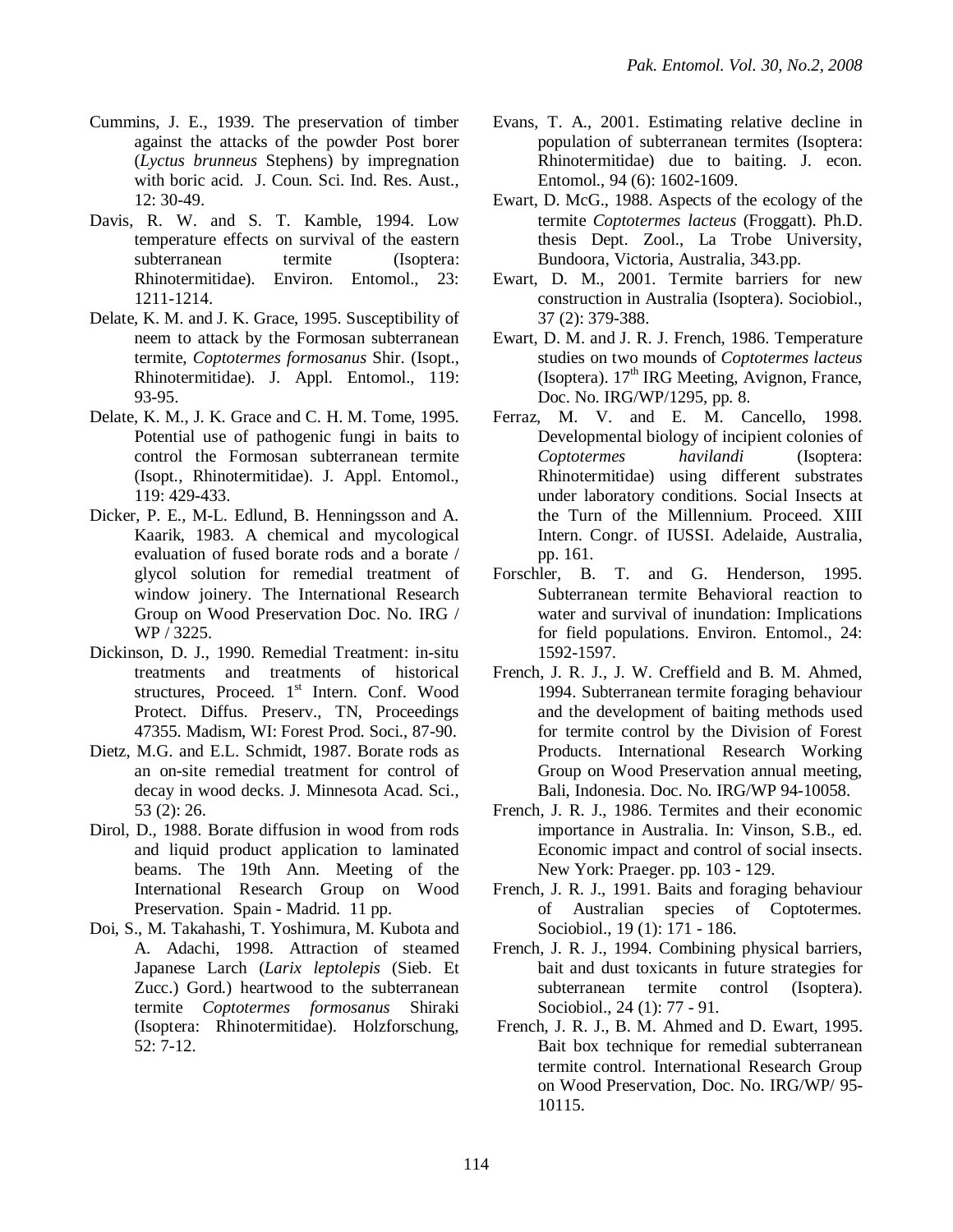- French, J. R. J., 1978. Termite-fungi interactions. I. Preliminary laboratory screening of wood decayed blocks to *Coptotermes acinaciformis, Mastotermes darwiniensis* and *Nasutitermes exitiosus*. Mat. und. Org., 13: 207-221.
- French, J. R. J. and J. P. La Fage, 1989. Termite standards questionnaire survey-Second Report. 20th Intern. Res. Working Group on Wood Preservation Annual meeting, Lappeenranta, Finland. Doc. No. IRG/WP/1395, pp.6.
- French, J. R. J., R. A. Rasmussen, D. M. Ewart and M. A. K. Khalil, 1987. The gaseous environment of mound colonies of the subterranean termite *Coptotermes lacteus* (Isoptera: Rhinotermitidae) before and after feeding on mirex-treated decayed wood bait blocks. Bull. ent. Res. 87: 145-149.
- French, J. R. J., P. J. Robinson, P. J. Pahl and J. D. Thornton, 1987. Termite-fungi interactions. III. Response of *Coptotermes lacteus* in field mounds to fungus decayed softwood blocks. Mat und Org., 22 (2): 111-126.
- French, J. R. J., P. J. Robinson, J. D. Thornton and I. W. Saunders, 1981. Termite-fungi interactions. II. Response of *Coptotermes acinaciformis* to fungus-decayed softwood blocks. Mat. und. Org., 16(1): 1-14.
- French, J. R. J., P. J. Robinson, Y. Yazaki and W. E. Hillis, 1979. Bioassays of extracts from white cypress pine (*Callitris columellaris* F. Muell*.*) against subterranean termites. Holzforschung, 33: 144-148.
- Gay, F. J., T. Greaves, F. G. Holdaway and A. H. Wetherly, 1955. Standard laboratory colonies of termites for evaluating the resistance of timber, timber preservatives, and other materials to termite attack. Commonwealth Scientific and Industrial Research Organisation. Bull. No. 277, Melbourne, Australia pp.1-60.
- Grace, J. K., 1986. A simple humidity chamber for maintaining subterranean termites (Isoptera: Rhinotermitidae) in laboratory. Pan-Pacific Entomol., 62 (3): 221 223.
- Grace, J. K., 1997. Influence of tree extractives on foraging preferences of *Reticulitermes flavipes* (Isoptera: Rhinotermitidae). Sociobiol., 30: 35-42.
- Grace, J. K. and R. T. Yamamoto, 1994. Natural resistance of Alaska-cedar, redwood, and teak to Formosan subterranean termites. Forest Prod. J., 44: 41-44.
- Grace, J. K., R. T. Yamamoto and M. Tamashiro, 1995. Relationship of individual worker mass and population decline in a Formosan subterranean termite colony (Isoptera: Rhinotermitidae). Environ. Entomol., 24: 1258-1262.
- Hadlington, P., 1987. Australian termites and other common timber pests. Published by New South Wales University Press, Kensington, Australia.
- Hamilton, W. D., 1972. Altruism and related phenomena, mainly in social insects. Ann. Rev. Ecol. Syst., 3: 193-232.
- Henderson, G., 1996. Alate production, flight phenology, and sex-ratio in *Coptotermes formosanus* Shiraki, an introduced subterranean termite in New Orleans, Louisiana. Sociobiol., 28: 319-326.
- Henderson, G. and K. S. Delaplane, 1994. Formosan subterranean termites swarming behaviour and alate sex-ratio (Isoptera: Rhinotermitidae). Insectes Sociaux: 41: 19-28.
- Higa, S. Y. and M. Tamashiro, 1983. Swarming of the Formosan subterranean termites, Coptotermes formosanus Shiraki in Hawaii (Isoptera: Rhinotermitidae). Proceed. Hawaiian entomol. Soci., 24 (2&3): 233-238.
- Hill, G. F., 1942. Termites (Isoptera) from the Australian Region, CSIR, Melbourne. pp. 479.
- Hinton, H. E., 1974. Reproduction and metamorphosis. In-The insects of Australia. A text book for students and research workers. Melbourne, Melbourne University Press. pp. 18-21.
- Honigberg, B. M., 1967. Chemistry of parasitism among some protozoa. Chem. Zool. 1: 695- 814.
- Honigberg, B. M., 1970. Protozoa associated with termites and their role in digestion. In 'Biology of Termites". Vol. II K. Krishna and F M Weesner (ed.) Academic Press, New York and London. pp 1-36.
- Hungate, R. E., 1946. The symbiotic utilisation of cellulose. J. Elisha Mitchell Sci. Soci., 62: 9- 24.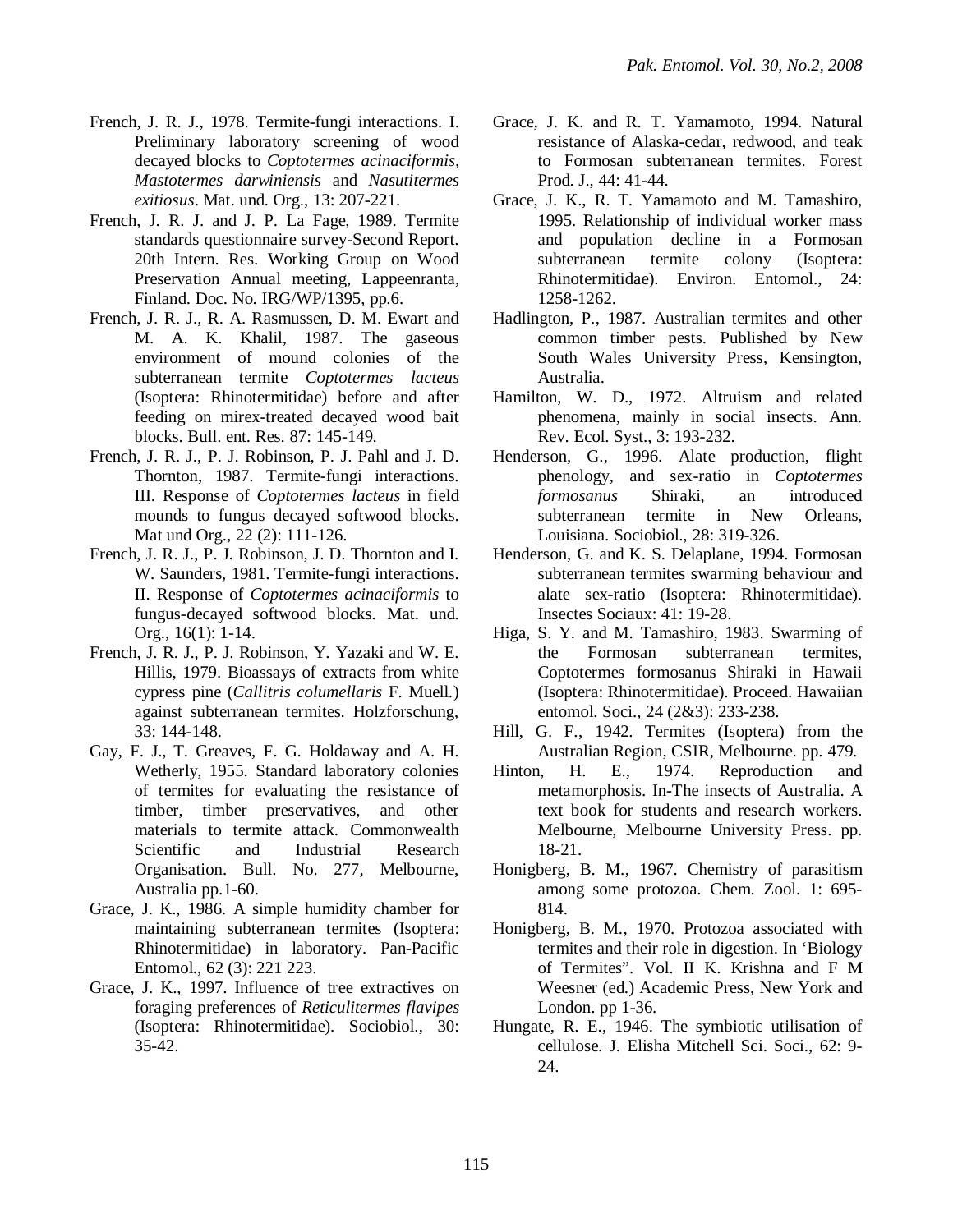- Hungate, R. E., 1955. Mutualistic intestinal protozoa. In. Biochemistry and Physiology of protozoa. Vol. II, S H Hunter and A L Woff (ed.) Academic Press, New York pp. 159- 199.
- Itakura, S., H. Tanaka and A. Enoki, 1999. Occurrence and metabolic role of the pyruvate dehydrogenase complex in the lower termite *Coptotermes formosanus* (Shiraki). Insect Biochem. Molec. Biol., 29: 625-633.
- Jones, W. E., J. K. Grace and M. Tamashiro, 1996. Virulence of seven Isolates of *Beauveria basiana* and *Metarhizium anisopliae* to *Coptotermes formosanus* (Isoptera: Rhinotermitidae). Environ. Entomol., 25: 481-487.
- Katzin, L. I. and H. Kirby, 1933. The relative weights of termites and their protozoa. J. Parasitol., XXV (5): 444-445.
- Kennedy, M., 2000. Cypress sapwood preservation from natural residue extractives. FWPRDC, Project No. PN98.1400 and PN 98.703.
- Kurtboke, D. I., and J. R. J. French, 2007. Use of phage battery to investigate the actinofloral layers of termite gut microflora. J. Appl. Microbiol., 103 (3): 722-734.
- Kurtboke, D. I. and J. R. J. French, 2008. Actinobacterial resources from termite guts for regional bioindustries. Microbiology Australia. 29 (1): 42-44.
- Lee, K. E. and T. G. Wood, 1971. Termites and soils. Academic Press, New York, pp. 225.
- Lenz, M., 1994. Food resources, colony growth and caste development in wood feeding termites. Chapter 6: In: Nourishment and Evolution in Insect Societies. Hunt, J.H. and C.A. Nalepa, (eds). Westview Pr., Boulder, pp 159-209.
- Lenz, M., 2002. Termite problem species and management of termite problems in Australia. Sociobiol., 40(1): 11-12.
- Lenz, M. and S. Runko, 1994. Protection of buildings, other structures and materials in ground contact from attack by subterranean termites (Isoptera) with a physical barrier–a fine mesh of high grade stainless steel. Sociobiol., 24(1): 1-16.
- Lenz, M., J. A. L. Watson, R. A. Barrett and S. Runko, 1990. The effectiveness of insecticidal soil barriers against subterranean termites in Australia. Sociobiol., 17: 9-36.
- Lenz, M., J. A. L. Watson and R. A. Ba rrett, 1988. Australian efficacy data for hemicals used in soil barriers against subterranean termites. Canberra, Australia: CSIRO, Div. Entomol., Tech. Paper No. 27.
- Lenz, M., J. A. L. Watson and R. A. Barrett, 1988. Australian efficacy data for chemicals used in soil barriers against subterranean termites. Canberra, Australia: CSIRO, Div. Entomol., Tech. Paper No. 27.
- Leong, K. L. H., M. Tamashiro, J. Yates and N. Y. Su, 1983. Microenvironmental factors regulating the flight of *Coptotermes formosanus* Shiraki in Hawaii (Isoptera: Rhinotermitidae). Proceed. Hawaiian entomol. Soci., 24 (2&3): 287-291.
- Lewis, V. R. and M. I. Haverty, 1996. Simulated field evaluation of six techniques for controlling the drywood termite *Incisitermes minor* (Isoptera: Kalotermitidae) in residences.
- Lewis, V. R., 1997. Alternative control strategies for termites. J. Agric. Entomol., 14: 291-307.
- Lüscher, M., 1961. Air-conditioned termite nests. Scientific American: 205 (1): 138-145.
- McDaniel, C. A. and B. M. Kard, 1995. The latest in termiticide degradation. Pest Control Tech. May: pp. 80, 84,86, 90, and 91.
- Miller, L. R., 1994. Nests and queens migration in *Schedorhinotermes actuosus* (Hill), *Schedorhinotermes breinli* (Hill) and *Coptotermes acinaciformis* (Froggatt) (Isoptera, Rhinotermitidae). J. Austr. Entomol. Soci., 33(4): 317-318.
- Milner, R. J., 2000. Improved formulations of *Metarhizium* for biological control of termites. FWPRDC, Project No. PN97.605.
- Milner, R. J., J. A. Staples and G. G. Lutton, 1998. The selection of an isolate of the hyphomycete fungus, *Metarhizium anisopliae*, for control of termites in Australia. Biol. Contr., 11(3): 240- 247.
- Myles, T. G., 1999. Review of secondary reproduction in termites (Insecta: Isoptera) with comments on its role in termite ecology and social evolution. Sociobiol., 33: 1-26.
- Nalepa, C. A., L. R. Miller and M. Lenz, 2001. Flight characteristics of *Mastotermes darwiniensis* (Isoptera: Mastotermitidae). Insects Sociaux: 42(2): 144-148.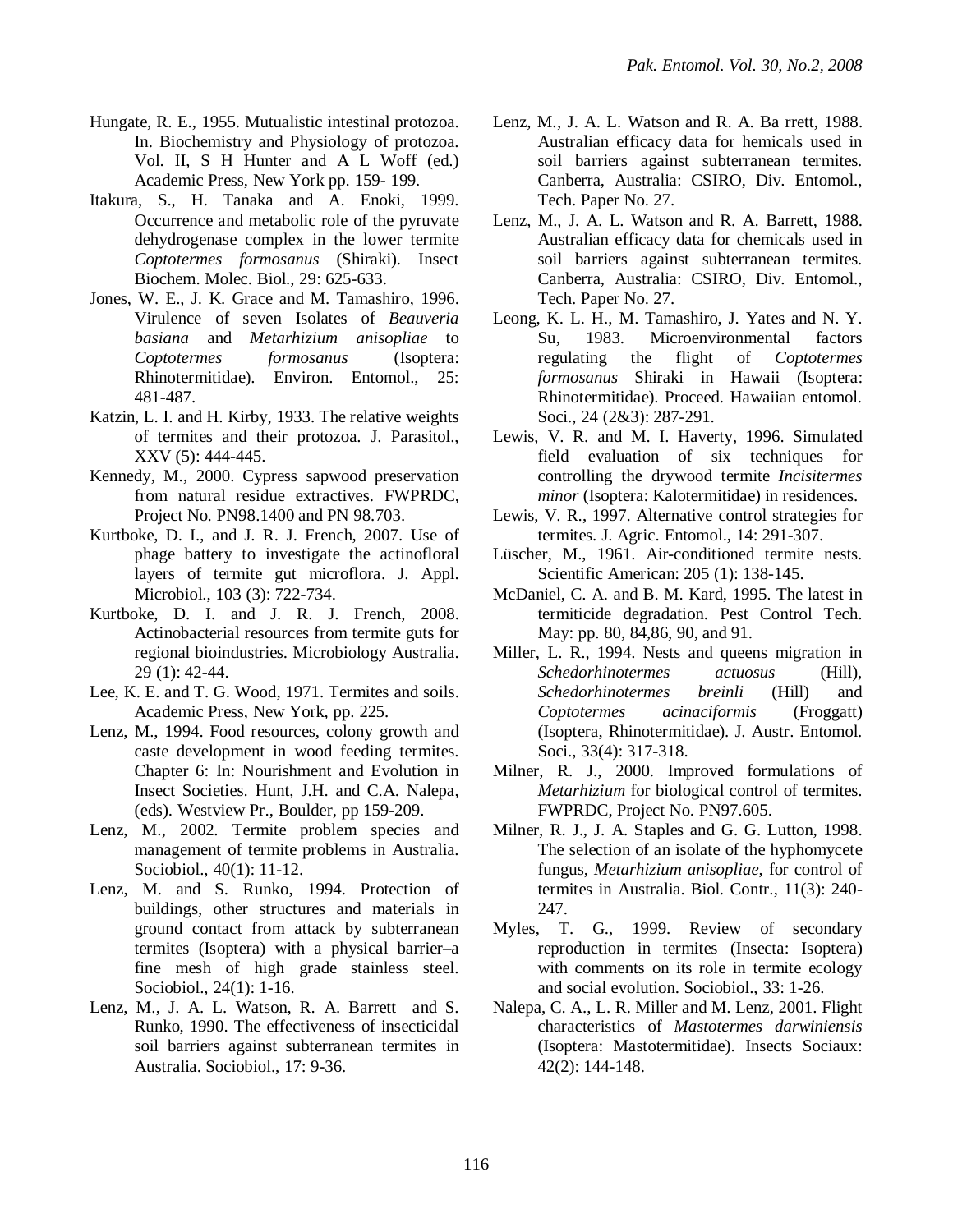NAS (1986). USDA (1987).

- NHMRC, 1993. Cyclodiene insecticide use in Australia. Report prepared by the National Health and Medical Research Council's working party on cyclodiene insecticides. Common. Govt. printer, Canberra, pp. 255.
- Noirot, C. and J. P. E. C. Darlington, 2000. Termite nests: architecture, regulation and defence: In Termites, evolution; sociality, symbiosis, ecology. Abe, T., D.E. Bignell and M. Higashi (eds). Kluwer Academic Publishers Dordrecht. pp. 121-139.
- O'Brien, R. W. and M. Slaytor, 1982. Role of microorganisms in the metabolism of termites. Aust. J. Biol. Sci., 35: 239-262.
- Olkowski, H., 1980. What is IPM? Urban ecosystem management. IPM Practitioner, 2: 2-4.
- Pearce, M. J., 1998. Termites: Biology and pest management. CABI Publishing, CAB International, Wallingford, Oxon, UK.
- Potter, M. F. and A. E. Hillery, 2002. Exteriortargeted liquid termiticides: An alternative approach to managing subterranean termites (Isoptera: Rhinotermitidae) in building. Sociobiol., 39: 373-405.
- Reinhard, J. and M. Kaib, 2001. Trail communication during foraging and recruitment in the subterranean termite *Reticulitermes santonensis* De Feytaud (Isoptera, Rhinotermitidae). J. Insect Behavior, 14: 157- 171.
- Reinhard, J., H. Hertel and M. Kaib, 2000. Systematic search for food in the subterranean termite *Reticulitermes santonensis* De Feytaud (Isoptera, Rhinotermitidae). Insectes Sociaux, 44: 147-158.
- Reinhard, J., M. J. Lacey and M. Lenz, 2002a. Application of the natural phagostimulant hydroquinone in bait systems for termite management (Isoptera). Sociobiol., 39 (2): 213-229.
- Reinhard, J., M. J. Lacey, F. Ibarra, F. C. Schroeder, M. Kaib and M. Lenz, 2002b. Hydroquinone: A general phagostimulating pheromone in termites. J. Chem. Ecol., 28 (1): 1-14.
- Slaytor, M., 2000. Energy metabolism in the termite and its gut microbiota. In: Termites: Evolution, Sociality, Symbioses, Ecology. Takuya A., B. David and H. Masahiko, (eds). Kluwer Academic Publishers, Dordrecht, pp.307-332.
- Su, N-Y., 2002a. Novel technologies for subterranean termite control. Sociobiology: 40(1): 95-101.
- Su, N-Y. (2002b). Current and future trends of termite management. Sociobiol., 40(1): 1-2.
- Su, N-Y. and R. H. Scheffrahn, 2000. Termites as pests of buildings. In: Termites: Evolution, Sociality, Symbioses, Ecology. Takuya A., B. David and H. Masahiko, (eds). Kluwer Academic Publishers, Dordrecht, pp.437-453.
- Su, N-Y. and R. H. Scheffrahn, 1998. A review of subterranean termite control practices and prospects for integrated pest management programs. Integr. Pest Manage. Rev., 3: 1-13.
- Su, N-Y., P. M. Ban and R. H. Scheffrahn, 2001. Control of subterranean termites (Isoptera: Rhinotermitidae) using commercial prototype aboveground stations and hexaflumuron baits. Sociobiol., 37: 111-120.
- Su, N-Y., R. H. Scheffrahn and T. Weissling, 1997. A new introduction of a subterranean termite *Coptotermes havilandi* Holmgen (Isoptera: Rhinotermitidae) in Miami Florida. Florida Entomol., 80:408-411.
- Thorne, B. L., J. F. A. Traniello, E. S. Adams and M. Bulmer, 1999. Reproductive dynamics and colony structure of subterranean termites of the genus Reticulitermes (Isoptera: Rhinotermitidae): a review of the evidence from behavioural, ecological, and genetic studies. Ethol. Ecol. Evol., 11: 149-169.
- Thorne, B. L., N. L. Breisch and J. F. A. Traniello, 1997. Incipient colony development in the subterranean termite *Reticulitermes flavipes* (Isoptera: Rhinotermitidae). Sociobiol., 30: 145-159.
- Traniello, J. F. A. and R. H. Leuthold, 2000. Behavior and ecology of foraging termites. In: Termites: Evolution, Sociality, Symbioses, Ecology. Takuya A., B. David and H. Masahiko, (eds). Kluwer Academic Publishers, Dordrecht, pp.141-168.
- United States Environmental Protection Agency, 1987. Chlordane, Heptachlor, Aldrin and Dieldrin, Technical Support Document (draft). Office of Pesticide Programs, Washington, US.
- Verkerk, R., 1990. Identifying Termites. Building out termites. Press Australia Limited. pp. 19-36.
- Watson J. A. L., 1990. Alternative termiticides and alternative to termiticides. Pestalk, 10(1): 2-10.